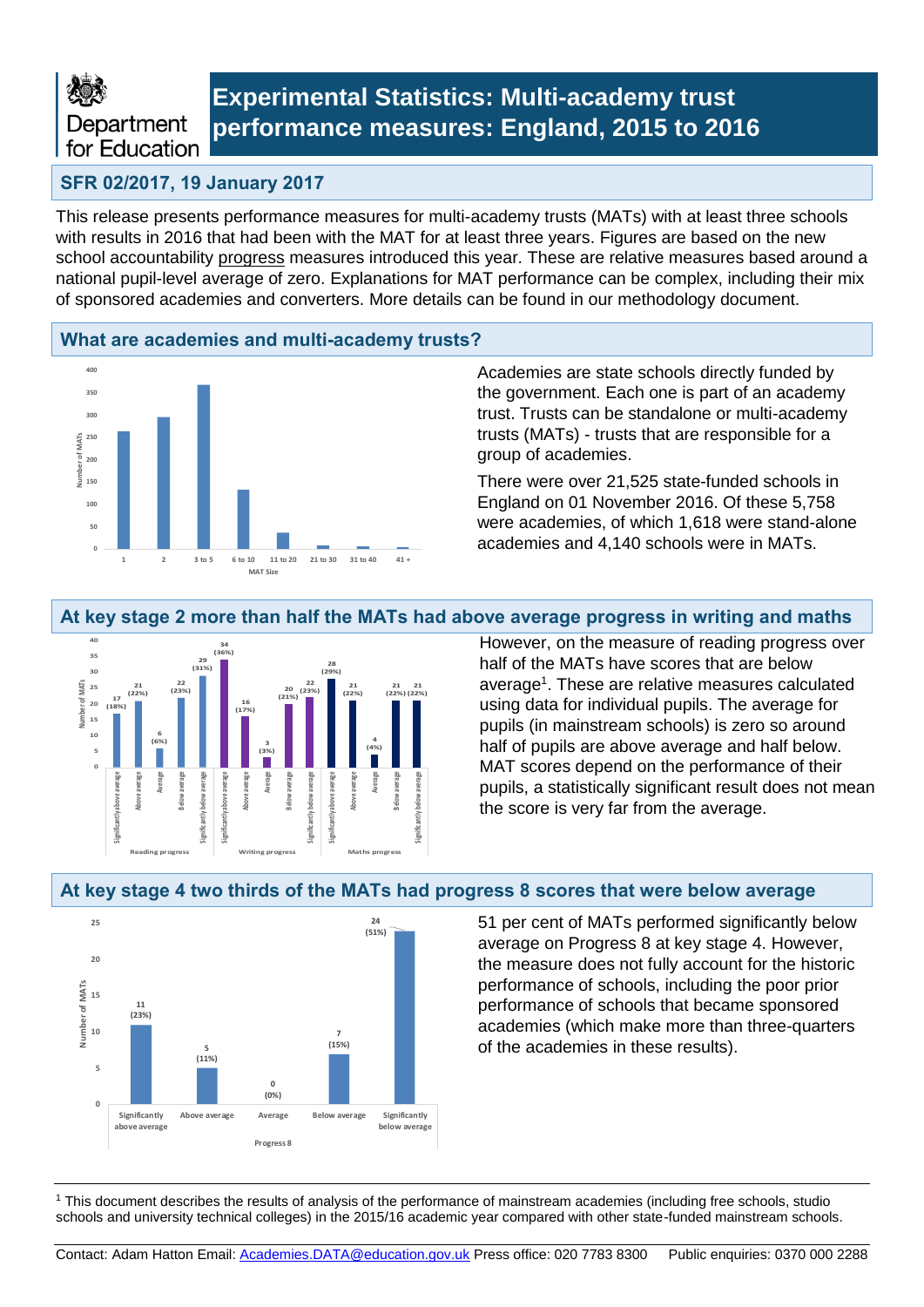# **Contents**

| Key stage 2 MAT performance in 2016 (Table 1 KS2 MATs 2016)6                             |
|------------------------------------------------------------------------------------------|
|                                                                                          |
|                                                                                          |
|                                                                                          |
| Analysis by disadvantage, SEN, English as an additional language and prior attainment 17 |
|                                                                                          |
|                                                                                          |
| Key stage 4 MAT performance in 2016 (Table 2 KS4 MATs 2016)27                            |
|                                                                                          |
| Analysis by disadvantage, SEN, English as an additional language and prior attainment 29 |
|                                                                                          |
|                                                                                          |
|                                                                                          |
|                                                                                          |
|                                                                                          |
|                                                                                          |
|                                                                                          |
|                                                                                          |
|                                                                                          |
|                                                                                          |
|                                                                                          |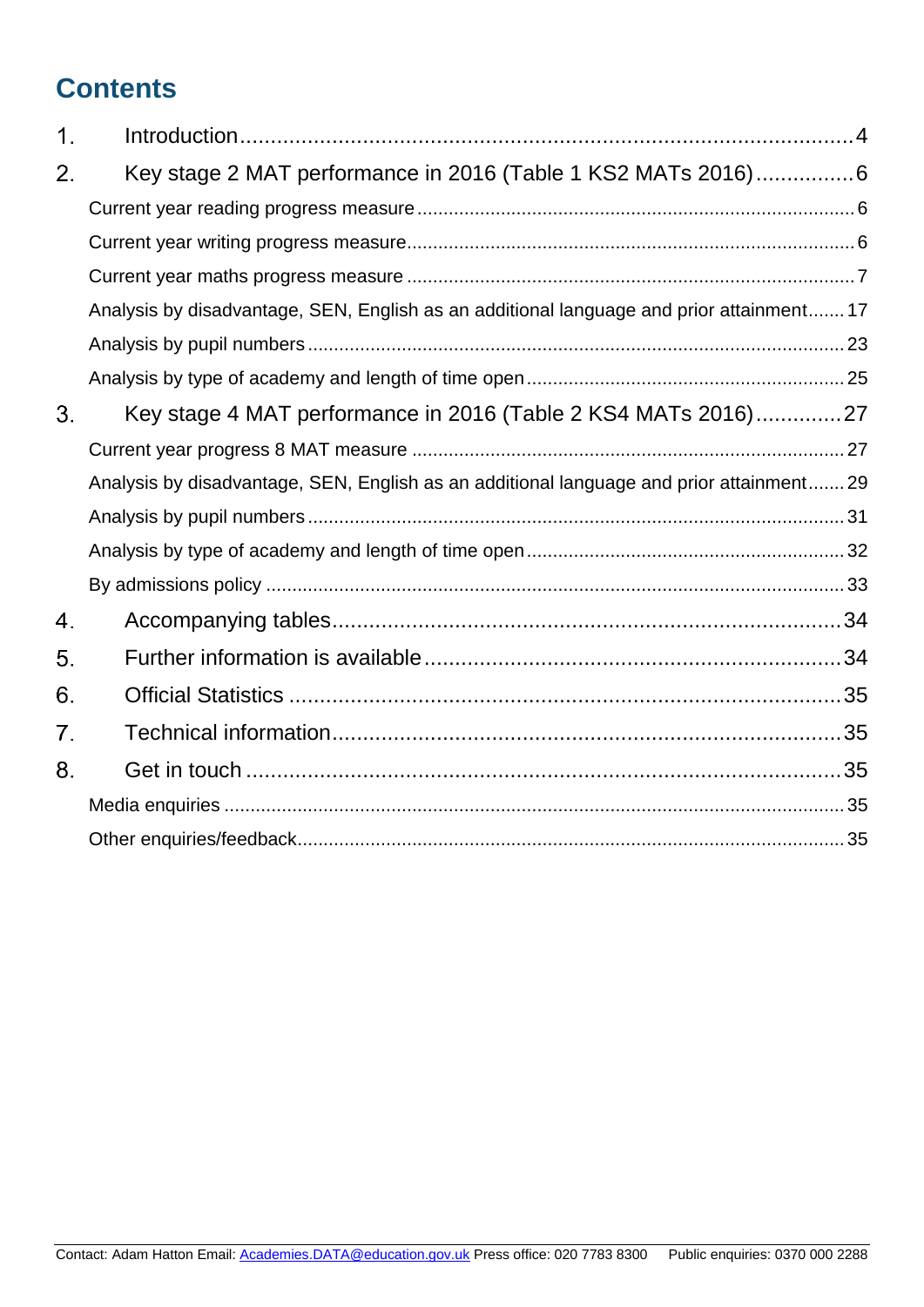#### **About this release**

These experimental statistics provide data and analysis on the performance of multi-academy trusts based on measures of progress for MATs with three or more academies that have been with the MAT for at least 3 academic years. It provides the measures, contextual information (including disadvantage and prior attainment) and school level underlying data for the 2015/16 academic year.

#### **Changes from previous releases**

This release uses new progress measures introduced fully to the school accountability system this year. Our previous releases can be found [here \(March 2015\)](https://www.gov.uk/government/statistics/schools-in-academy-chains-and-las-performance-measures) and [here \(July 2016\).](https://www.gov.uk/government/statistics/multi-academy-trust-performance-measures-2014-to-2015) Our previous releases were based on the school accountability system at the time.

The 2016 school performance tables reflect new key stage 2 and key stage 4 performance measures. We have adapted the MAT-level performance measure methodology accordingly. We have not been able to provide 2015/16 improvement over time measures, as the introduction of new school-level performance measures mean that we do not have more than one year of comparable data this year. We plan to produce improvement measures when we have two years of comparable data.

[Our previous release is the best source of historical measures of improvement over time for MATs.](https://www.gov.uk/government/statistics/multi-academy-trust-performance-measures-2014-to-2015)

We have also made a change to the coverage of data in this publication. We now only include data for schools that have been a part of their multi-academy trust for at least three academic years rather than one in the past. This brings these measures into line with inspection policy for new and rebrokered schools.

#### **In this publication**

The following tables are included in the statistical working paper:

• Main tables (Excel .xls)

• Underlying school level data (Excel .xls)

The accompanying quality and methodology information document, provides information on the data sources, their coverage and quality and explains the methodology used in producing the data.

We have also published a pre-release access list alongside this document which details officials that had privileged access to the release one day prior to official publication.

#### **Feedback**

We are changing how our releases look and welcome feedback on any aspect of this document at [Academies.DATA@education.gov.uk](mailto:Academies.DATA@education.gov.uk)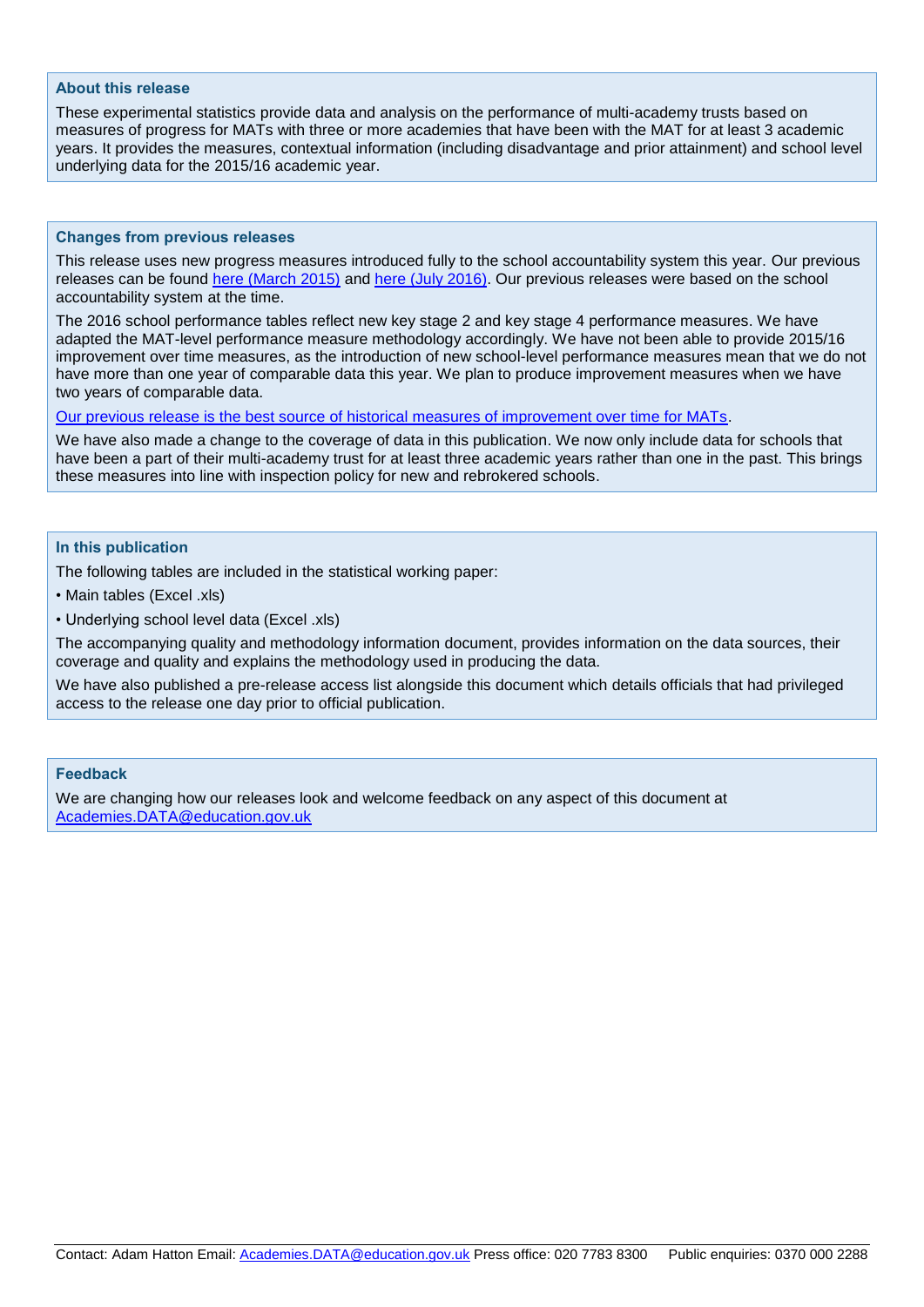## <span id="page-3-0"></span>**Introduction**

The overall performance of MATs has many dimensions including pupil outcomes, financial management, governance, value for money, workforce management and capacity to expand. Performance can also be related to a number of contextual factors including, for example pupil characteristics.

No single measure is ever likely to capture every element of performance or impact. This should be borne in mind when considering the outcomes reported in these statistics. It is also for this reason that we are providing contextual data (including disadvantage and prior attainment) and school level underlying data for the 2015/16 academic year.

#### **MATs included in these measures are:**

- 1. **Those with at least three schools that had results** at either key stage 2 or key stage 4, as published in the 2016 school performance tables where;
- 2. **Those schools had been with the MAT for at least three academic years.** In previous publications we included schools from their first full academic year with the MAT. Including schools from their third full academic year with the MAT attempts to reflect that it can take time for a MAT to fully influence the outcomes of its schools, particularly those that are starting from a relatively low base in terms of educational performance. It is also consistent with inspection policy for new and rebrokered schools. MATs remain accountable for the performance of individual academies, school level data on these is published in the school performance tables after one academic year and;
- 3. **State-funded mainstream schools only.** Special schools and pupil referral units/alternative provision academies/alternative provision free schools are not included.

In addition:

- 4. **In the 2016 results schools are counted under the MAT they were with** as of 12 September 2015 and;
- 5. **Where an academy sponsor oversees a number of multi-academy trusts,** results are presented under the sponsor rather than the individual constituent MATs.

#### **At key stage 2, we have three separate current year progress measures – one for each of reading, writing and maths. At key stage 4 we have one measure based on current year progress 8**

At key stage 2, these measures capture the progress that pupils at a school make on average in each of the three subjects from the end of key stage 1 to the end of key stage 2. At key stage 4, progress 8 aims to capture the progress that pupils at a school make on average from the end of primary school to the end of secondary school.

Each is a value added measure, which means that pupils' results are compared to the actual achievements of other pupils nationally with similar prior attainment.

The progress score for each MAT is calculated from the progress scores of its schools.

For all mainstream pupils nationally, the average progress score is zero. The MAT level progress scores are presented as positive and negative numbers either side of zero:

- If a MAT has a score of zero this means that, on average, pupils within the MAT do about as well as those with similar prior attainment nationally.
- A positive score means that, on average, pupils within the MAT do better than those with similar prior attainment nationally.
- A negative score means that, on average, pupils within the MAT do worse than those with similar prior attainment nationally. A negative score does not necessarily mean that any/all of the schools within the MAT are failing.

**Improvement measures –** this year we have not published any new improvement measures. This is because we do not have comparable data from previous years at either key stage 2 or key stage 4. We plan to produce improvement measures when we have two years of comparable data.

However, improvement measures are important as they allow us to tell the story of changing performance over time. That is why, alongside our measures this year, we have republished the 2015 improvement measures (first published in July 2016) in order to give users some indication of how the MATs were improving over time.

Although not directly comparable to the new progress measures, the 2015 improvement measures captured the relative improvement in an academy's value added over time in comparison to schools with a similar starting point.

The 2015 improvement measures are also centred around zero. A score of zero represents MATs with academies that had improved pupil progress in line with other, similar schools nationally. Positive scores represent MATs with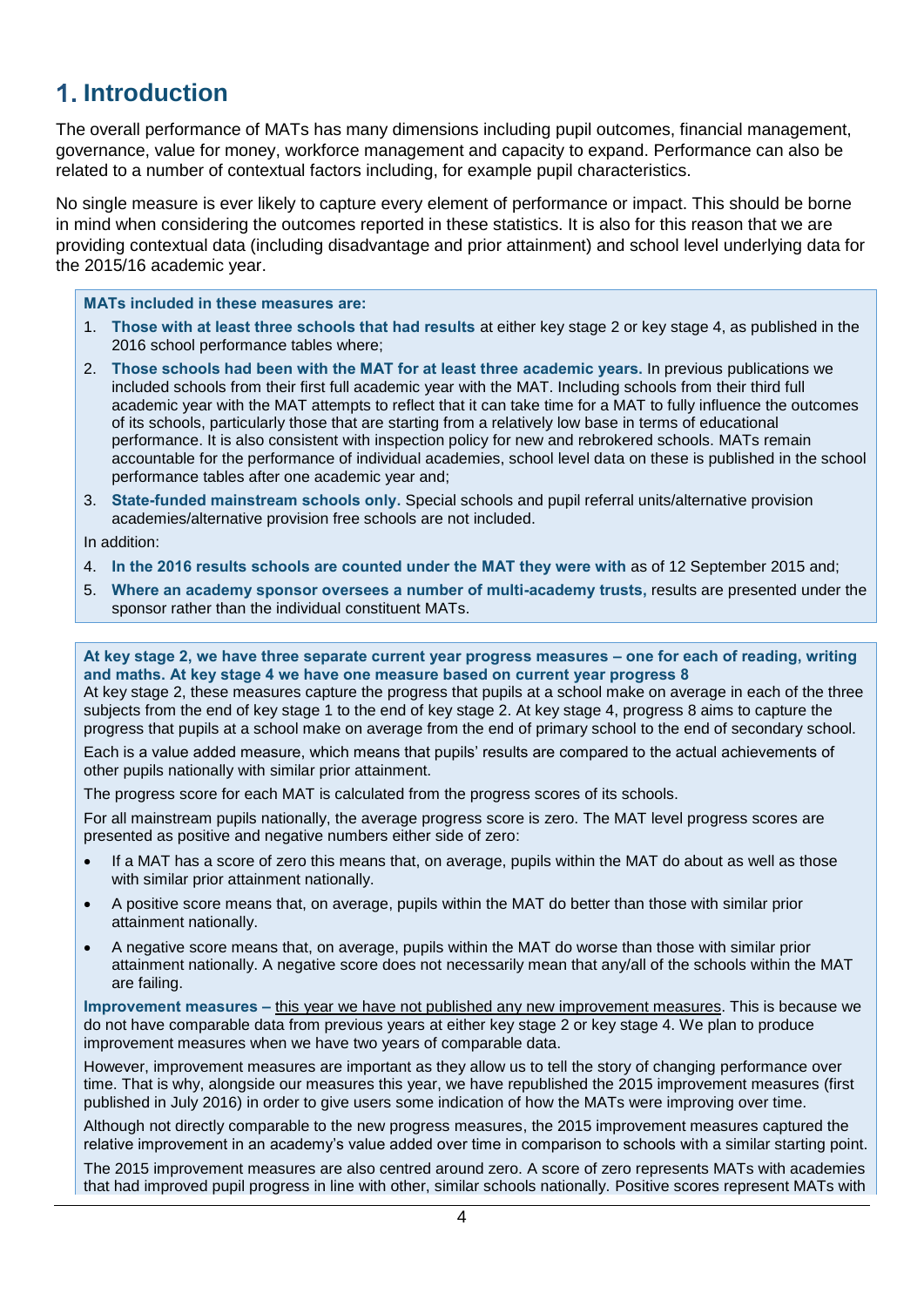academies that had improved pupil progress more quickly than the average rate of improvement. Negative scores represent MATs where academies were not improving pupil progress as quickly as the average rate of improvement.

#### **Confidence intervals and ranking**

There is a level of uncertainty within our measures as they are based on a given set of pupils' results. MATs could have been equally effective and yet the same set of pupils might have achieved slightly different results and would almost certainly have shown different results with a different set of pupils. In recognition of this, the measures are presented with confidence intervals. These provide a range in which users can be 95% confident that the true progress score lies. Smaller groups have wider confidence intervals because their progress scores are based on smaller numbers of pupils. We can use the confidence intervals to identify MATs performing above or below the average by a statistically significant amount or close to average. The confidence intervals (which can overlap each other for different MATs) mean it is inappropriate to specify a precise performance-based rank order of the MATs.

#### **Interpreting confidence intervals**

- **Above average by a statistically significant amount:** Those MATs with scores above 0 and confidence intervals that do not include the national average.
- **Close to the national average:** Those MATs whose confidence intervals include the national average.
- **Below average by a statistically significant amount:** Those MATs with scores below 0 and confidence intervals that do not include the national average.

**Due to the small size of some MATs we are unable to say with certainty whether they are above or below average performers. We can be more certain about the relative positions of larger MATs. The effect is shown by the length of the lines on either side of the points in the charts in this release.**

#### **The confidence intervals can help distinguish between MATs:**

- (i) if the confidence intervals of one MAT do not overlap the confidence intervals of another, then they are statistically significantly different from each other;
- (ii) if the confidence intervals for one MAT overlap with the score of another MAT, then they are not statistically significantly different from each other:
- (iii) if the confidence intervals of one MAT overlap the confidence intervals of another (but does not overlap the score itself), then the two scores are *unlikely* to be statistically significantly different from each other.

#### **Consistency with school accountability**

We have updated the MAT performance measures so that they remain consistent with the school accountability system: at key stage 2, state-funded schools are assessed against headline performance measures including individual progress measures in reading, writing and maths; and at key stage 4, state-funded schools are assessed against headline performance measures including Progress 8.

#### **Contextual information**

The methodology provides robust statistics about the performance of MATs based on progress in the performance of pupils in their schools. Contextual information is provided alongside the measures so that users can see how similar MATs perform. Each MAT is different and can operate under a variety of circumstances – some more challenging than others. The contextual information covers prior attainment and indications of disadvantage, special educational needs and percentage of pupils with English as an additional language.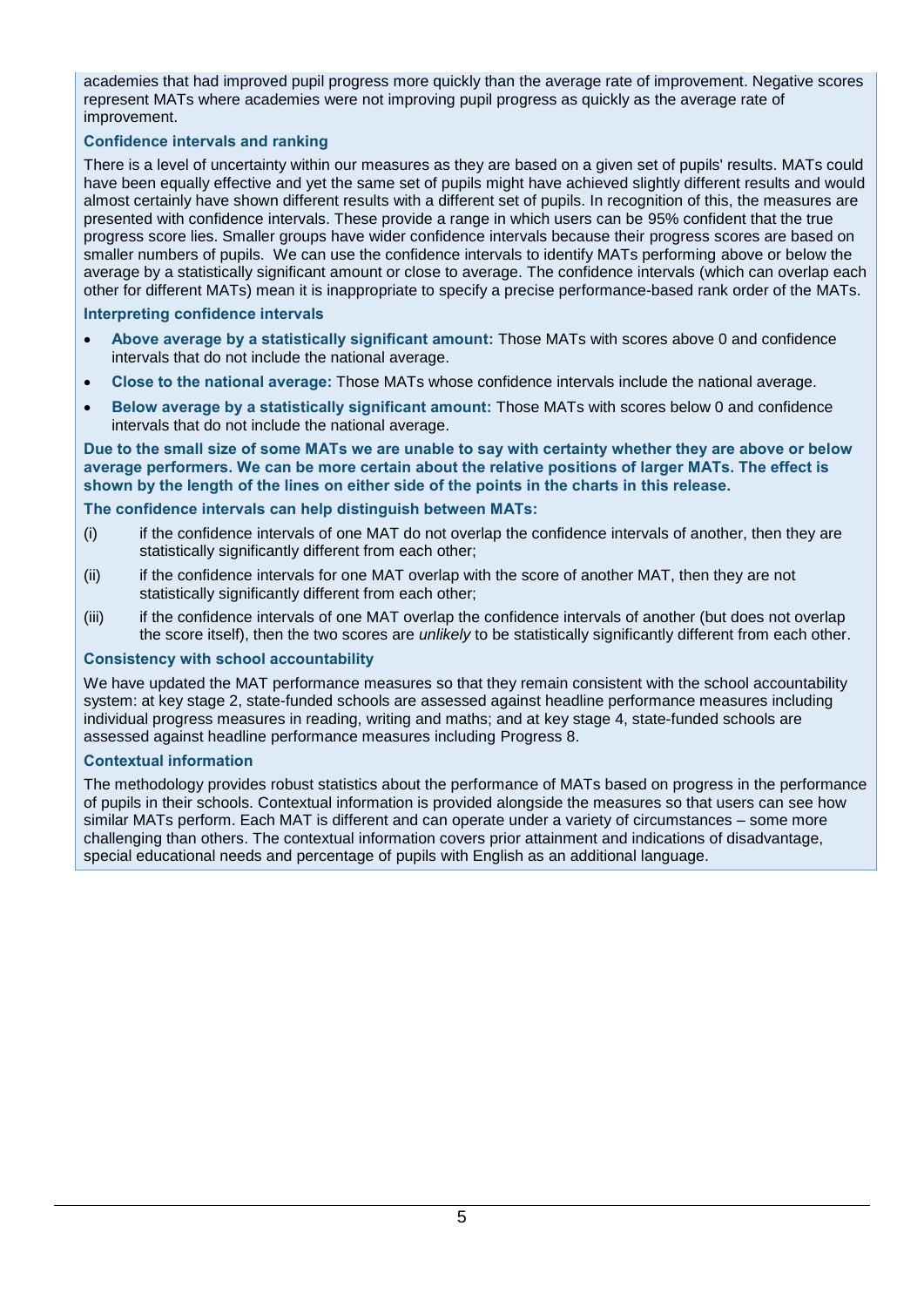# <span id="page-5-0"></span>**2. Key stage 2 MAT performance in 2016** (Table 1 KS2 MATs 2016)

On 19 October 2016, the Secretary of State for Education made a statement to Parliament on primary assessment. This included a commitment that no decisions on intervention would be made on the basis of 2016 performance data alone, and that this data should be used as a starting point for a conversation about what support a school needs to move forward in a positive direction. She also reiterated that primary performance data in 2016 is not comparable to previous years, and so 2016 performance should be viewed against national averages for 2016.

There were 95 multi-academy trusts (MATs) that satisfied the definition for inclusion in our analysis at key stage 2 during the 2015/16 academic year. They represented 539 individual schools which were included in each of the three individual progress measures of reading, writing and maths. **Table 1** provides the distribution of these schools by school type, showing roughly equal proportions of converter academies (typically previously high performing schools) and sponsored academies (typically previously poor performing schools). The measures presented below are current year measures. They tell users how well MATs are performing currently but do not tell the story of how performance has changed over time.

## **Table 1**:

| School Type         | Number of schools of this type<br>included within each progress<br>measure | Percentage of schools of this<br>type included within each<br>progress measure |
|---------------------|----------------------------------------------------------------------------|--------------------------------------------------------------------------------|
| Converter academies | 266                                                                        | 49.4%                                                                          |
| Sponsored academies | 271                                                                        | 50.3%                                                                          |
| Free schools        |                                                                            | 0.4%                                                                           |

*Source: Underlying KS2 school performance table data, 2016*

These MATs represented an end of key stage 2 cohort of 30,346 pupils, five per cent of the mainstream state-funded key stage 2 cohort.

## <span id="page-5-1"></span>**Current year reading progress measure**

- 17 MATs (17.9%) were performing above the national average by a statistically significant amount. On average, the pupils within these MATs do better at key stage 2 reading than other pupils with similar prior attainment nationally.
- 49 MATs (51.6%) were performing close to the national average. Since their confidence intervals include the average we cannot say with absolute certainty that the performance of these MATs is statistically significantly above or below the national average. While not reflecting statistically significant differences, our estimates are that:
	- o 21 (22.1%) are currently performing above average (because our best estimate is above zero);
	- $\circ$  6 (6.3%) are performing in line with the national average and;
	- o 22 (23.2%) are performing below average (because our best estimate is below zero).
- 29 MATs (30.5%) are performing below the national average by a statistically significant amount. On average, the pupils within these MATs do worse at key stage 2 reading than other pupils with similar prior attainment nationally.

## <span id="page-5-2"></span>**Current year writing progress measure**

 34 MATs (35.8%) were performing above the national average by a statistically significant amount. On average, the pupils within these MATs do better at key stage 2 writing than other pupils with similar prior attainment nationally.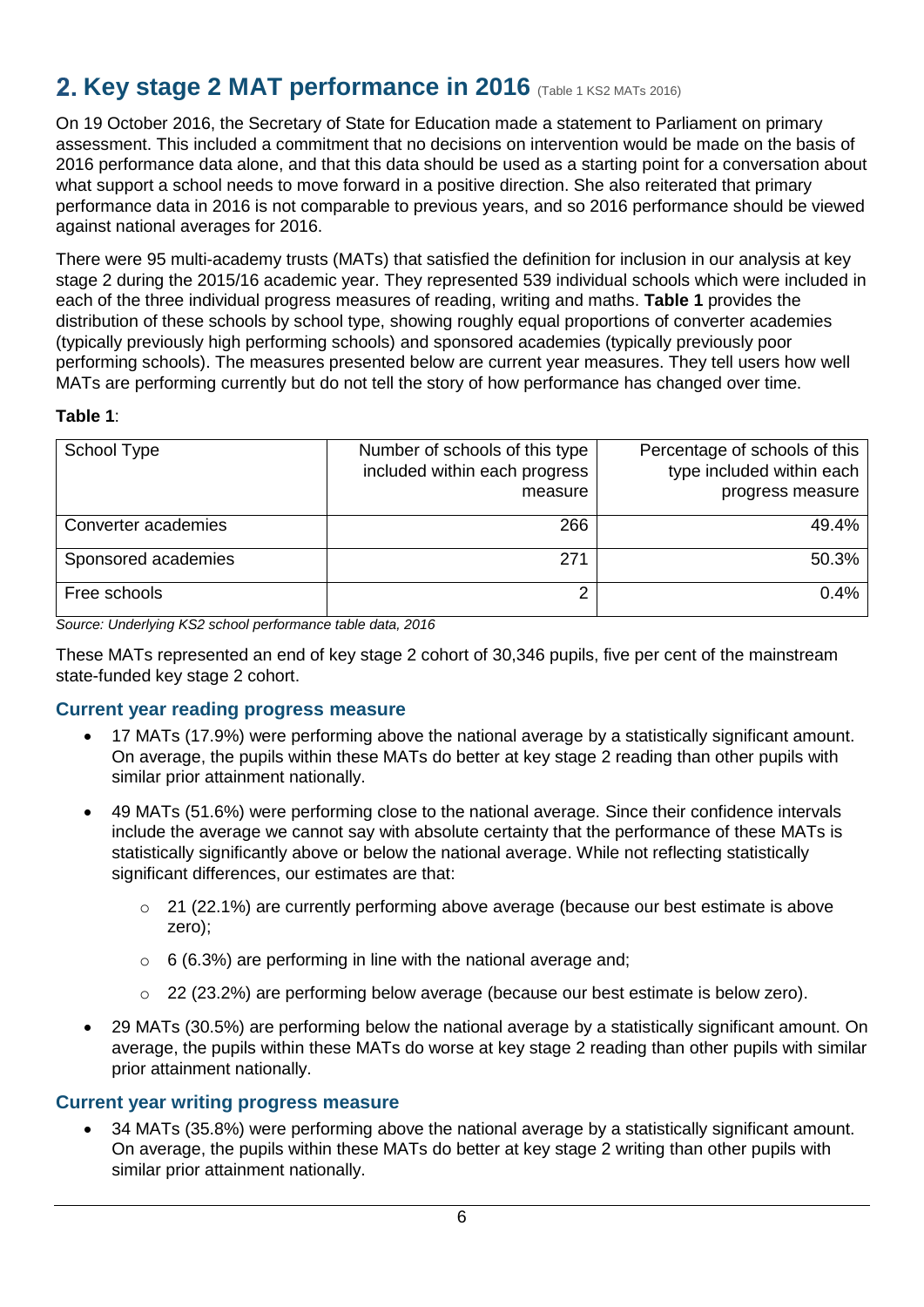- 39 MATs (41.1%) were performing close to the national average. Since their confidence intervals include the average we cannot say with absolute certainty that the performance of these MATs is statistically significantly above or below the national average. While not reflecting statistically significant differences, our estimates are that:
	- o 16 (16.8%) are currently performing above average (because our best estimate is above zero);
	- $\circ$  3 (3.2%) are performing in line with the national average and;
	- $\circ$  20 (21.1%) are performing below average (because our best estimate is below zero).
- 22 MATs (23.2%) are performing below the national average by a statistically significant amount. On average, the pupils within these MATs do worse at key stage 2 writing than other pupils with similar prior attainment nationally.

## <span id="page-6-0"></span>**Current year maths progress measure**

- 28 MATs (29.5%) were performing above the national average by a statistically significant amount. On average, the pupils within these MATs do better at key stage 2 maths than other pupils with similar prior attainment nationally.
- 46 MATs (48.4%) were performing close to the national average. Since their confidence intervals include the average we cannot say with absolute certainty that the performance of these MATs is statistically significantly above or below the national average. While not reflecting statistically significant differences, our estimates are that:
	- $\degree$  21 (22.1%) are currently performing above average (because our best estimate is above zero);
	- $\circ$  4 (4.2%) are performing in line with the national average and;
	- $\circ$  21 (22.1%) are performing below average (because our best estimate is below zero).
- 21 MATs (22.1%) are performing below the national average by a statistically significant amount. On average, the pupils within these MATs do worse at key stage 2 maths than other pupils with similar prior attainment nationally.

Presented below, **Figures A1 to A9** display the variation in each of the individual current year progress measures (reading, writing and maths) by MAT.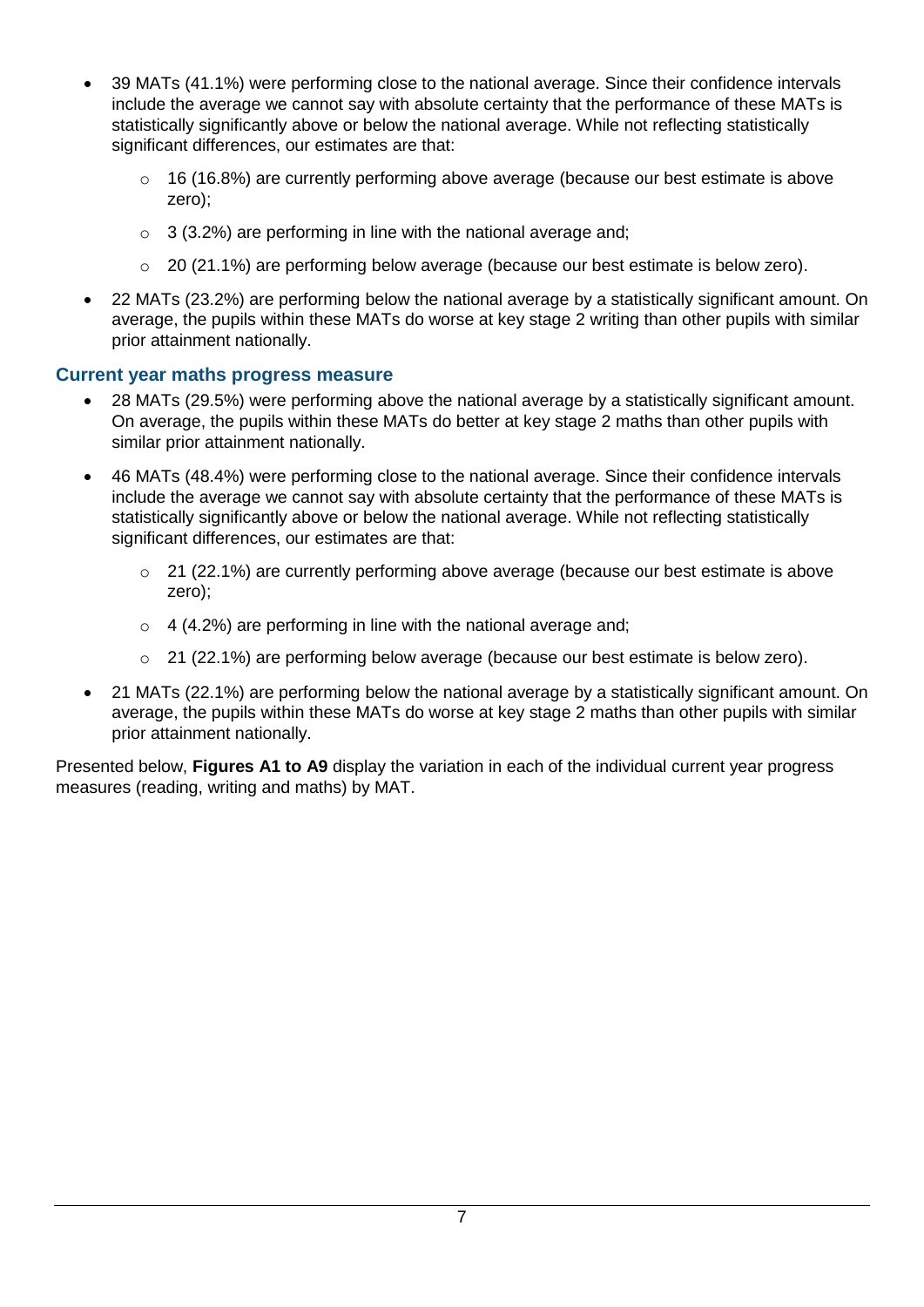**Figure A1: Variation in current year reading progress MAT scores –above average by a statistically significant amount:**

England, Key Stage 2, Academic Year 2015/16 

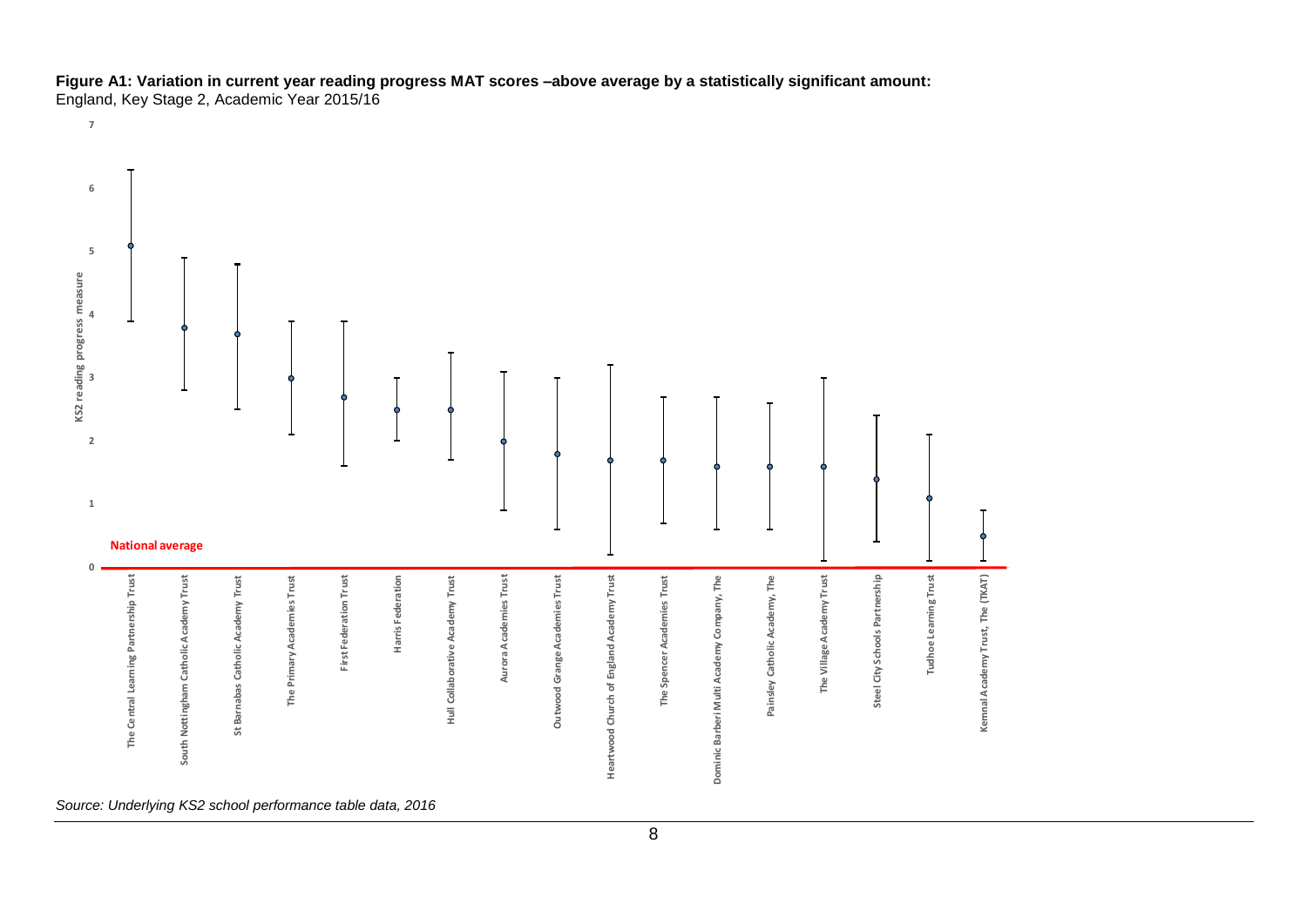

## **Figure A2: Variation in current year reading progress MAT scores –close to average:**

England, Key Stage 2, Academic Year 2015/16

**Phoenix Multi-Academy Trust South Northamptonshire Church of England Multi Academy Trust Blessed Cyprian Tansi Catholic Academy Trust, The The Williamson Trust ASPIRE Academy Trust Diocese of Westminster Academy Trust, The South Dartmoor Academy Dilkes Academy Trust (Catalyst Academies Trust) The Inspire Trust Leigh Academies Trust South Northamptonshire Village Schools Multi Academy Trust Bishop Konstant Catholic Academy Trust The Arthur Terry School Diocese of Bath and Wells Multi Academy Trust St Gilbert of Sempringham Catholic Academy Trust Chulmleigh Academy Trust Newman Catholic Collegiate, The Lord Scudamore Foundation School, Herefordshire Northampton Primary Academy Trust REAch2 Academy Trust The Hamwic Trust Blackbird Academy Trust CfBT Education Trust Education Central Multi Academy Trust Sharnbrook Academy Federation STEP Academy Trust WISE Academies Cabot Learning Federation David Ross Education Trust (DRET) Gloucestershire Learning Alliance Nottingham Roman Catholic Diocesan Education Service (NRCDES) Pax Christi Catholic Academy Trust Schoolsworks Academy Trust Pioneer Academies Co-operative Trust E-ACT Aspire Academies The Co-operative Group The White Horse Federation Diocese of Birmingham Education Trust Pontefract Academies Trust Carmel College Academy Trust Focus-Trust St Clere's Co-operative Academy Trust Enhance Academy Trust White Woods Primary Academy Trust Archdiocese of Birmingham Diocese of London Diocese of Leicester Academies Trust (DLAT) Saints' Way Church of England Multi Academy Trust, The KS2 reading progress measure**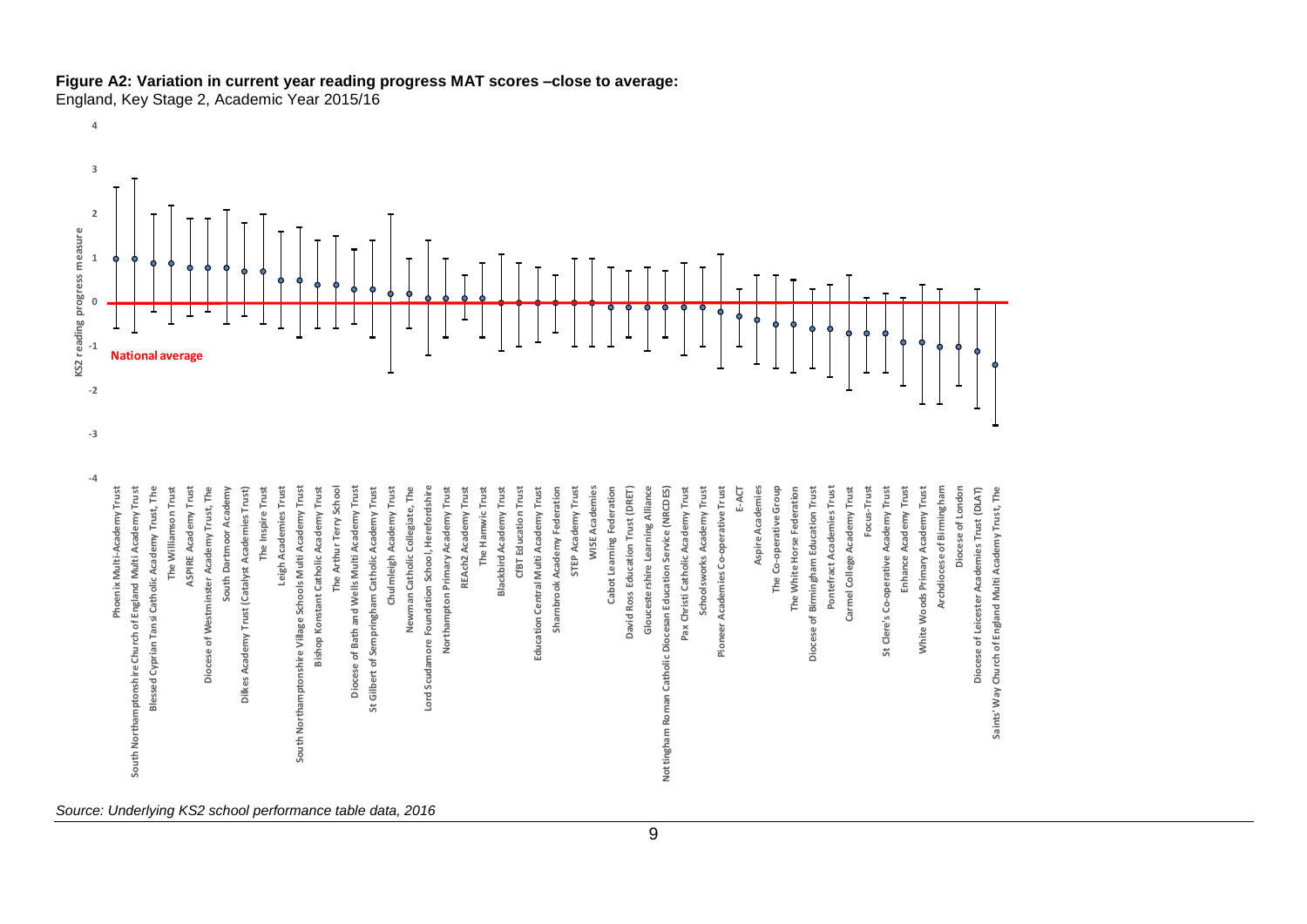#### **Figure A3: Variation in current year reading progress MAT scores –below average by a statistically significant amount:** England, Key Stage 2, Academic Year 2015/16

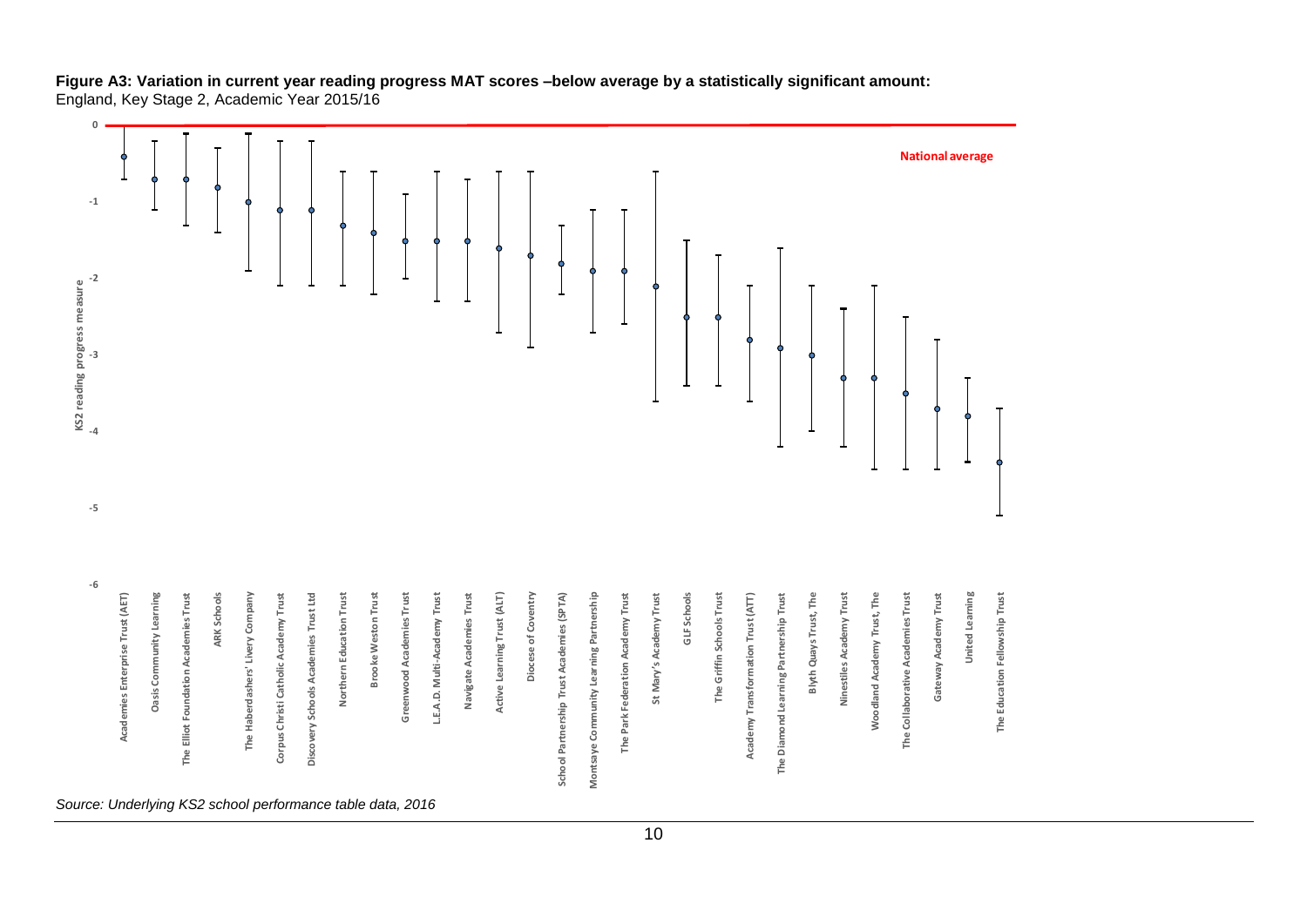## **Figure A4: Variation in current year writing progress MAT scores –above average by a statistically significant amount:**

England, Key Stage 2, Academic Year 2015/16

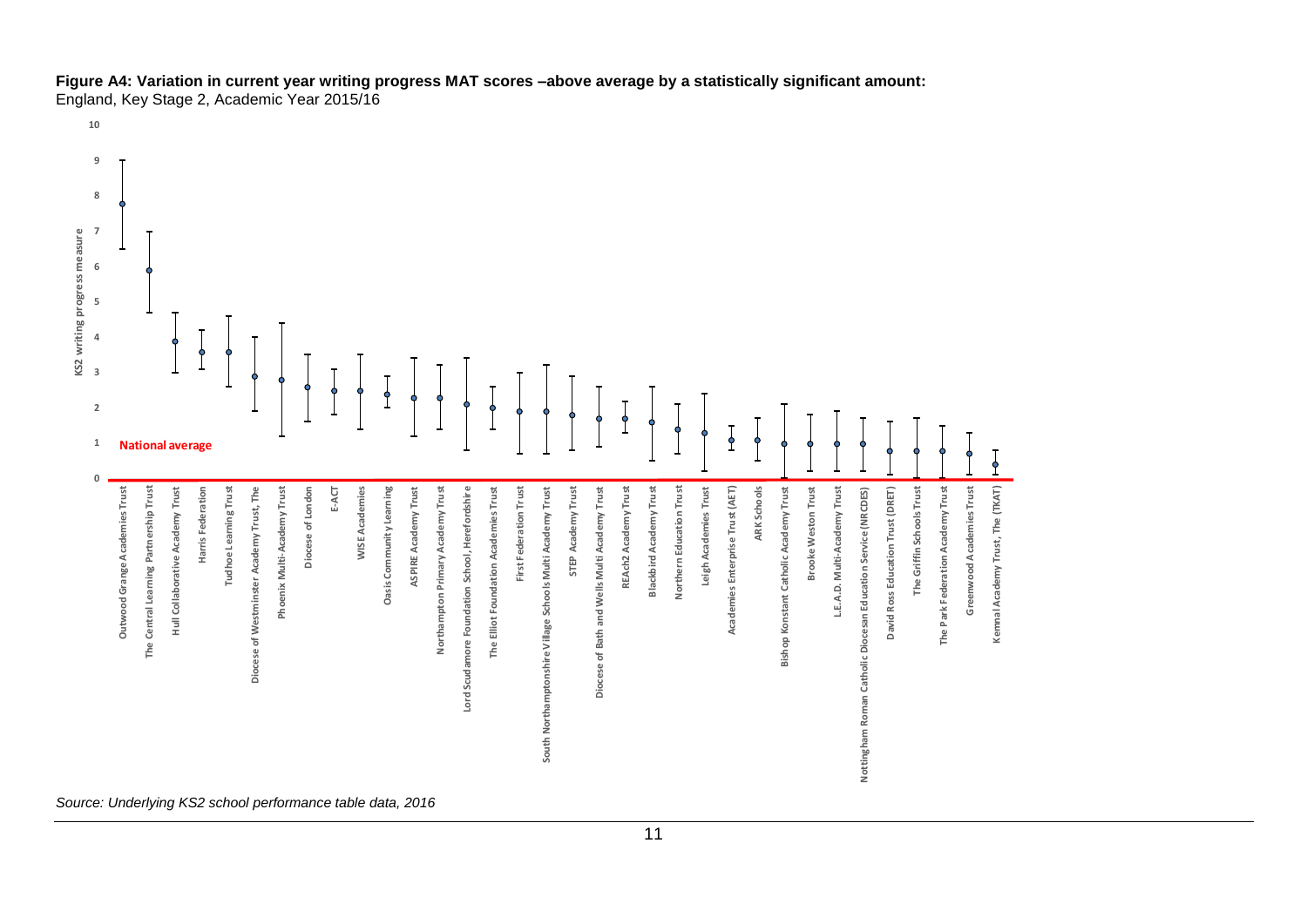

#### **Figure A5: Variation in current year writing progress MAT scores – statistically close to average:** England, Key Stage 2, Academic Year 2015/16

**3**

A Bostonical consistential matrix  $\mu$  and  $\mu$  and  $\mu$  and  $\mu$  and  $\mu$  and  $\mu$  and  $\mu$  and  $\mu$  and  $\mu$  and  $\mu$  and  $\mu$  and  $\mu$  and  $\mu$  and  $\mu$  and  $\mu$  and  $\mu$  and  $\mu$  and  $\mu$  and  $\mu$  and  $\mu$  and  $\mu$  an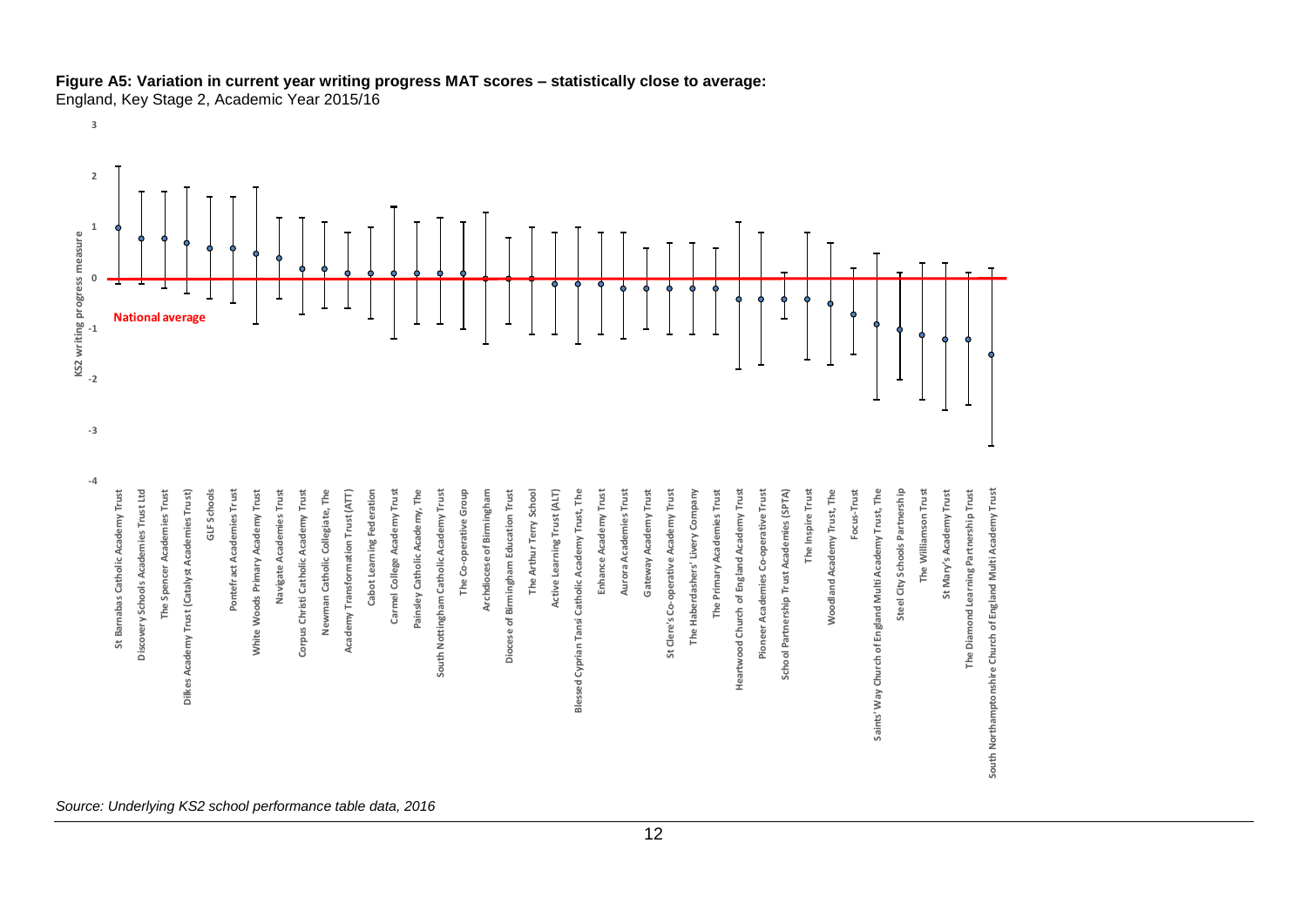## **Figure A6: Variation in current year writing progress MAT scores – statistically significantly below average:**

England, Key Stage 2, Academic Year 2015/16

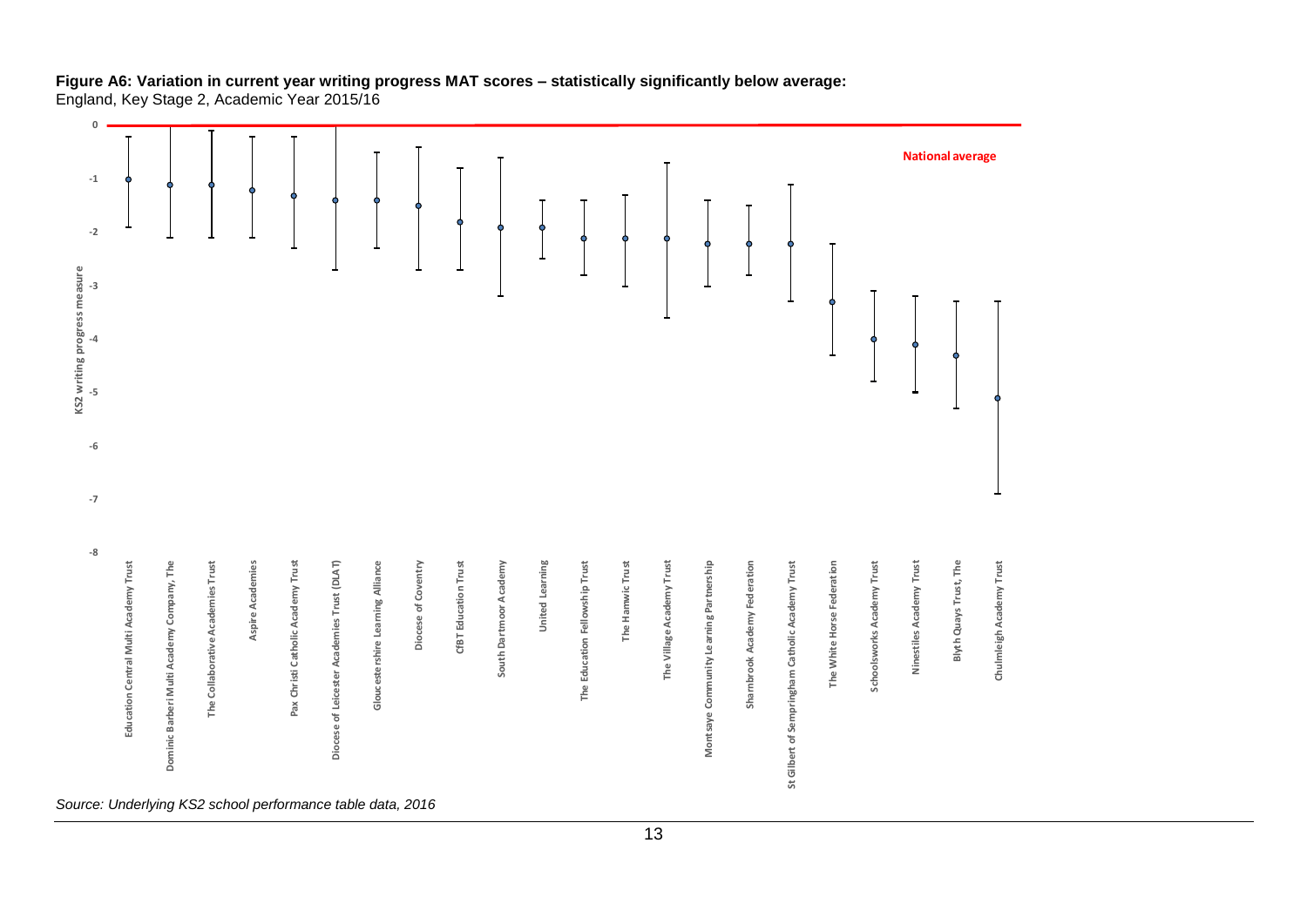## **Figure A7: Variation in current year maths progress MAT scores – statistically significantly above average:**

England, Key Stage 2, Academic Year 2015/16

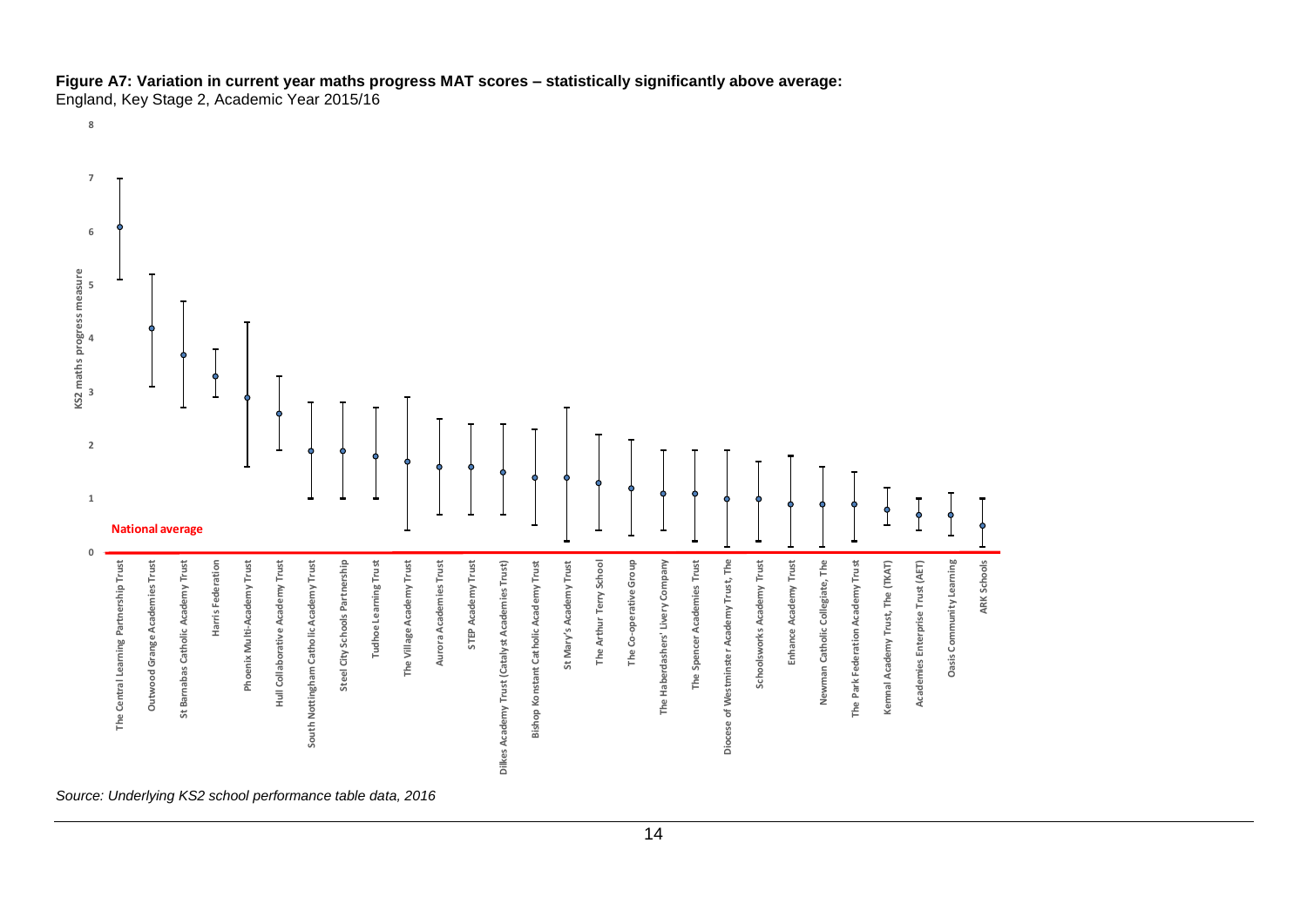

## **Figure A8: Variation in current year maths progress MAT scores – statistically close to average:**

England, Key Stage 2, Academic Year 2015/16

**-2.5**

**Diocese of London Dominic Barberi Multi Academy Company, The Focus-Trust White Woods Primary Academy Trust Diocese of Bath and Wells Multi Academy Trust Diocese of Leicester Academies Trust (DLAT) First Federation Trust South Northamptonshire Church of England Multi Academy Trust Painsley Catholic Academy, The Northern Education Trust David Ross Education Trust (DRET) E-ACT Nottingham Roman Catholic Diocesan Education Service (NRCDES) The White Horse Federation Aspire Academies Blackbird Academy Trust The Primary Academies Trust ASPIRE Academy Trust Cabot Learning Federation St Clere's Co-operative Academy Trust The Elliot Foundation Academies Trust Diocese of Coventry L.E.A.D. Multi-Academy Trust Pax Christi Catholic Academy Trust The Diamond Learning Partnership Trust Heartwood Church of England Academy Trust South Northamptonshire Village Schools Multi Academy Trust Carmel College Academy Trust CfBT Education Trust REAch2 Academy Trust The Hamwic Trust WISE Academies Gloucestershire Learning Alliance Navigate Academies Trust Corpus Christi Catholic Academy Trust Leigh Academies Trust Lord Scudamore Foundation School, Herefordshire The Collaborative Academies Trust Diocese of Birmingham Education Trust South Dartmoor Academy Active Learning Trust (ALT) Archdiocese of Birmingham Blessed Cyprian Tansi Catholic Academy Trust, The St Gilbert of Sempringham Catholic Academy Trust Pioneer Academies Co-operative Trust The Williamson Trust KS2 maths progress measure**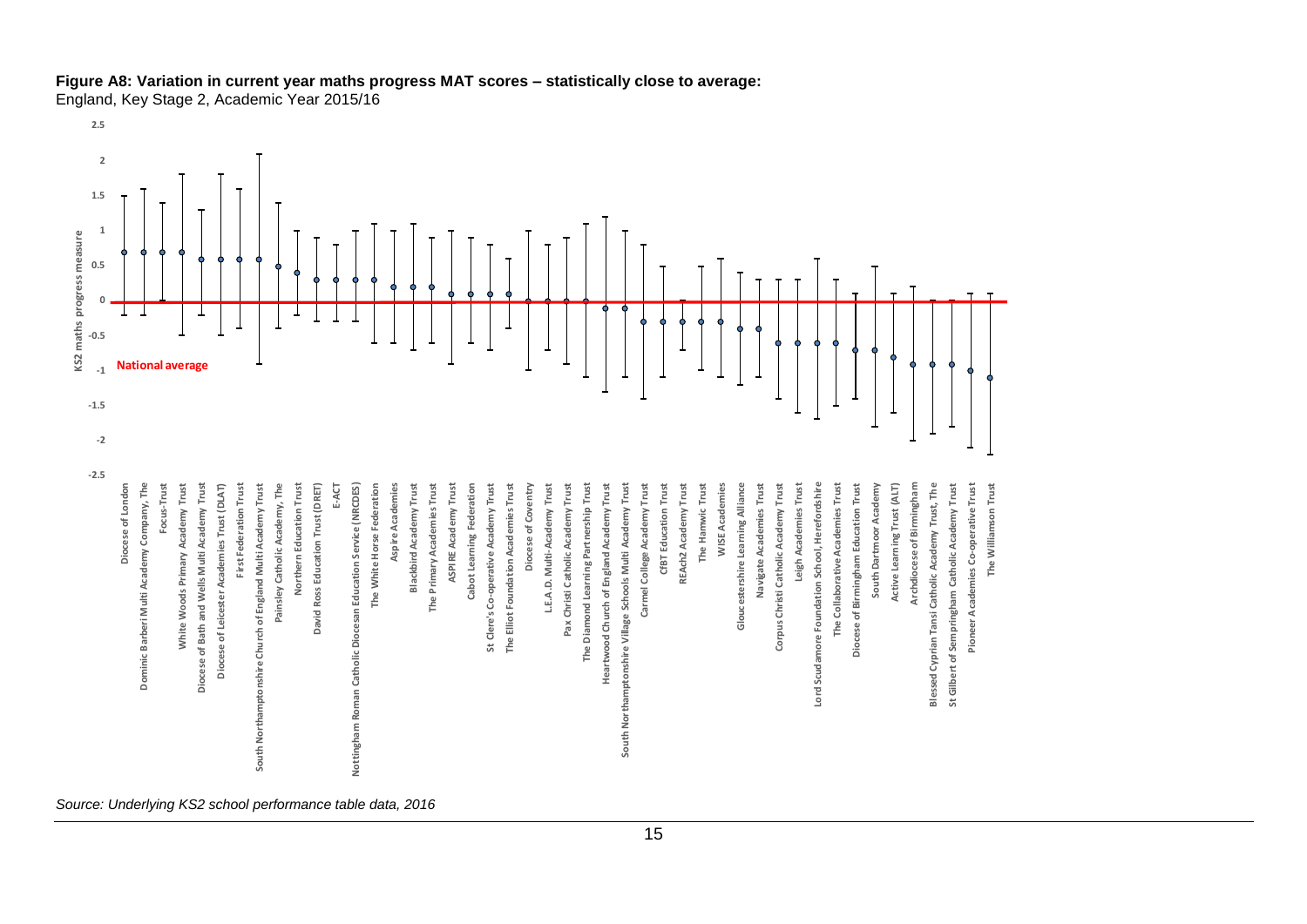#### **Figure A9: Variation in current year maths progress MAT scores – statistically significantly below average:** England, Key Stage 2, Academic Year 2015/16

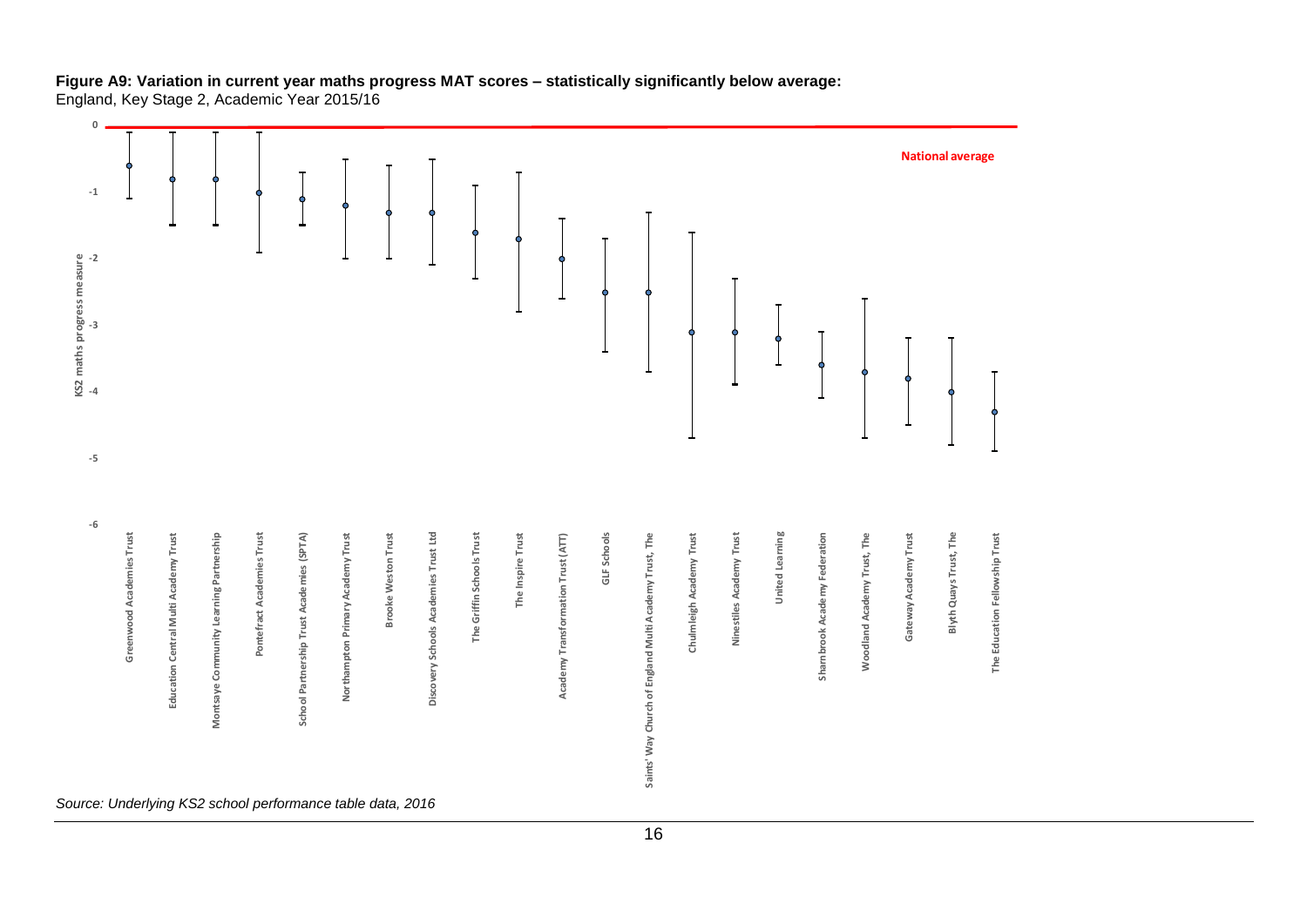## <span id="page-16-0"></span>**Analysis by disadvantage, SEN, English as an additional language and prior attainment**

We have provided contextual information alongside these measures so that users can compare the performance of similar MATs. Each MAT is different and can operate under a variety of circumstances – some more challenging than others. The contextual information currently covers pupil prior attainment and indicators of disadvantage experienced by pupils, their special educational needs and the percentage of pupils with English as an additional language. For future publications we will consider including additional contextual factors, for example to provide users with information about the economic and social circumstances in which schools are operating.

Our data show that some MATs have strong educational performance even under particularly challenging circumstances, such as high proportions of pupils with special educational needs or high proportions of pupils with English as an additional language.

After ordering the KS2 MATs by their proportions of disadvantaged pupils **Figures B1, B2 and B3** group the MATs by their statistical significance for the separate progress measures.

#### **Figure B1: KS2 reading progress measure – Number of MATs ordered by % disadvantaged pupils and grouped according to statistical significance of position in relation to the average** England, Key Stage 2, Academic Year 2015/16



*Source: Underlying KS2 school performance table data, 2016, the MAT positioned at 48th (the middle of the performance distribution) was performing close to average*

The data for the reading progress measure shows that, of the MATs with the larger proportions of disadvantaged pupils 8 performed above the average by a statistically significant amount and 20 were below average by a statistically significant amount.

In contrast, the illustrations below for the writing progress measure and maths progress measure respectively show that that a relatively substantial proportion of MATs with higher percentages of disadvantaged pupils are performing above average by a statistically significant amount.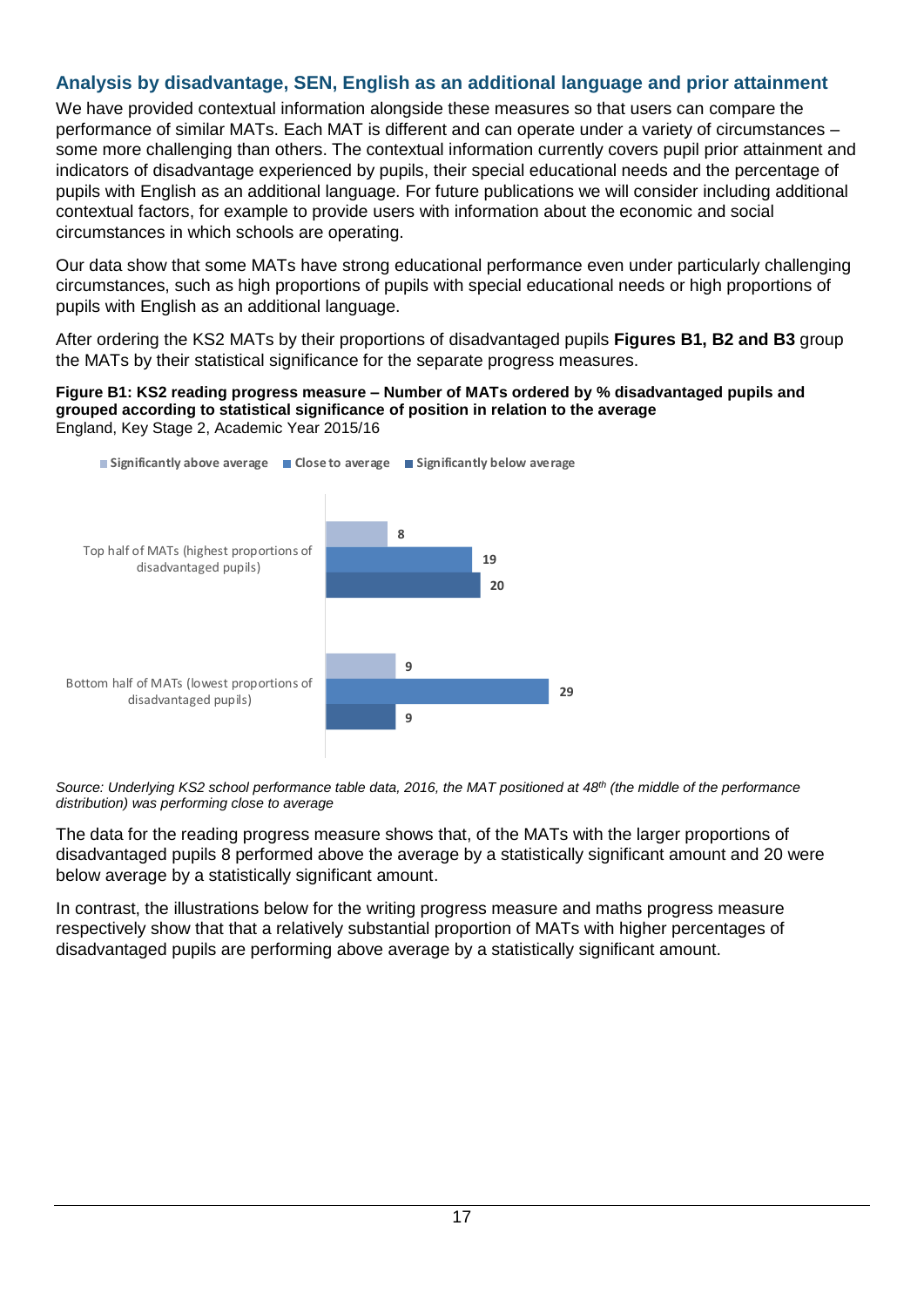#### **Figure B2: KS2 writing progress measure – Number of MATs ordered by % disadvantaged pupils and grouped according to statistical significance of position in relation to the average**

England, Key Stage 2, Academic Year 2015/16

**Significantly above average Close to average Significantly below average**



England, Key Stage 2, Academic Year 2015/16

**Significantly above average Close to average Significantly below average**



*Source: Underlying KS2 school performance table data, 2016, the MAT positioned at 48th (the middle of the performance distribution) was performing close to average*

**28**

There is a similar pattern of results within the data for each of the other contextual measures as is shown in **figures B4 to B12** below.



*Source: Underlying KS2 school performance table data, 2016, the MAT positioned at 48th (the middle of the performance distribution) was performing close to average*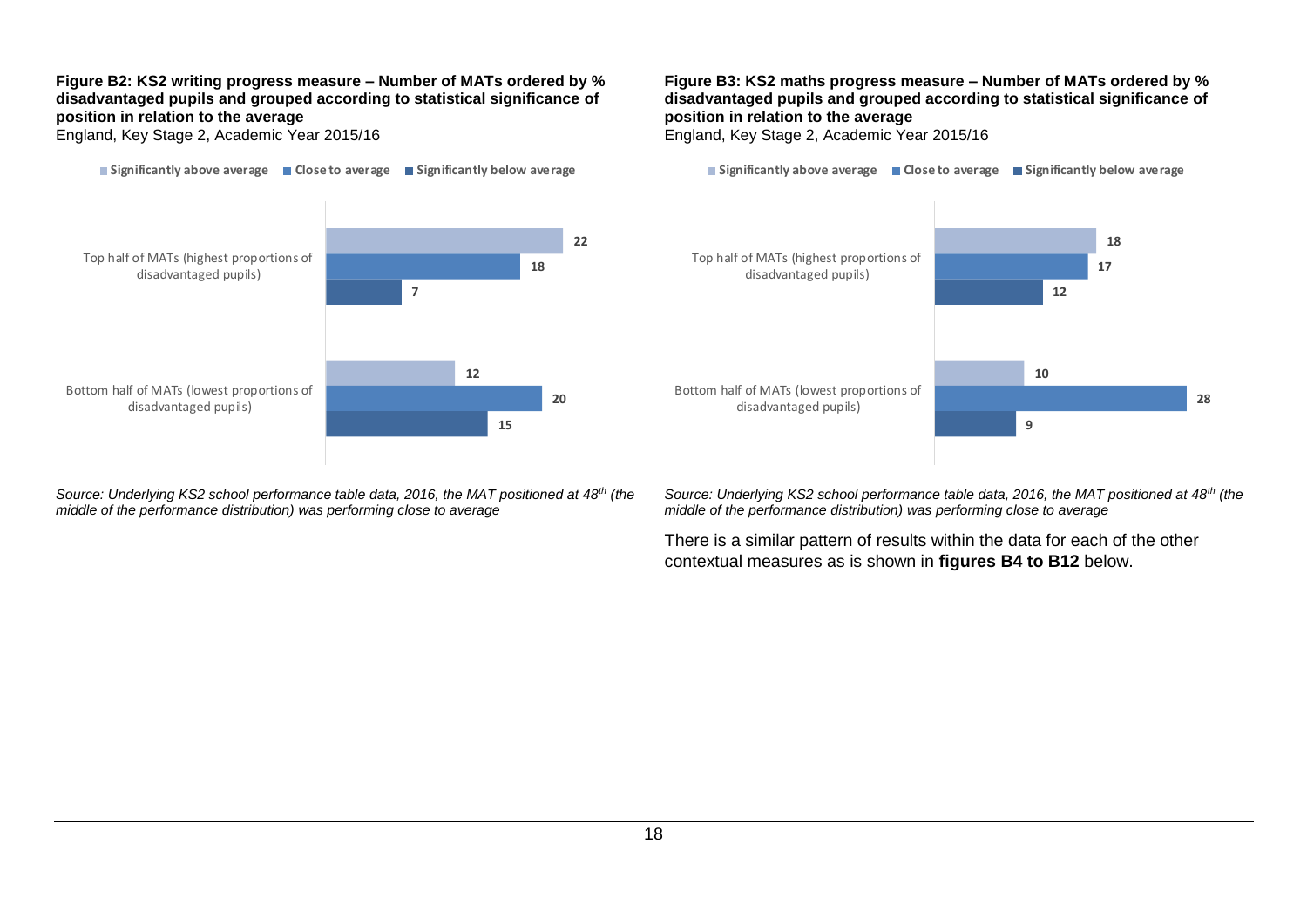#### **Figure B4: KS2 reading progress measure – Number of MATs ordered by % pupils with SEN and grouped according to statistical significance of position in relation to the average**

England, Key Stage 2, Academic Year 2015/16

**Significantly above average Close to average Significantly below average**



*Source: Underlying KS2 school performance table data, 2016, five MATs were jointly positioned in the middle of the distribution and were performing significantly below average (x2) and close to average (x3).*

#### **Figure B5: KS2 writing progress measure – Number of MATs ordered by % pupils with SEN and grouped according to statistical significance of position in relation to the average**

England, Key Stage 2, Academic Year 2015/16

**Significantly above average Close to average Significantly below average**



*Source: Underlying KS2 school performance table data, 2016, five MATs were jointly positioned in the middle of the distribution and were performing significantly below average (x3), close to average (x1) and significantly above average (x1).*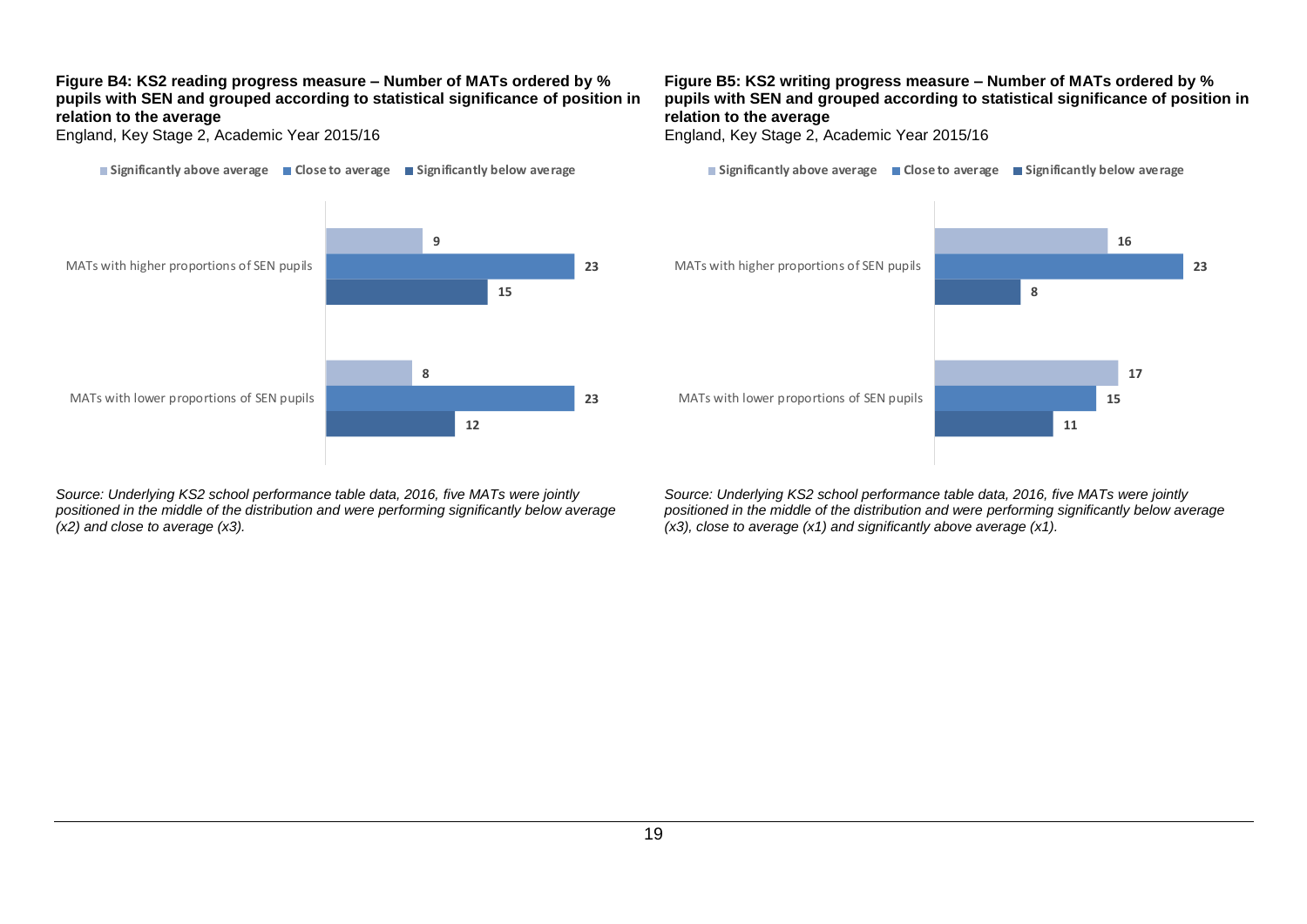#### **Figure B6: KS2 maths progress measure – Number of MATs ordered by % pupils with SEN and grouped according to statistical significance of position in relation to the average**

England, Key Stage 2, Academic Year 2015/16

**Significantly above average Close to average Significantly below average**



*Source: Underlying KS2 school performance table data, 2016, five MATs were jointly positioned in the middle of the distribution and were performing significantly below average (x2), close to average (x2) and significantly above average (x1).*

#### **Figure B7: KS2 reading progress measure – Number of MATs ordered by % pupils with English as an additional language and grouped according to statistical significance of position in relation to the average** England, Key Stage 2, Academic Year 2015/16

**Significantly above average Close to average Significantly below average**



*Source: Underlying KS2 school performance table data, 2016, the MAT positioned at 48th (the middle of the performance distribution) was performing close to average*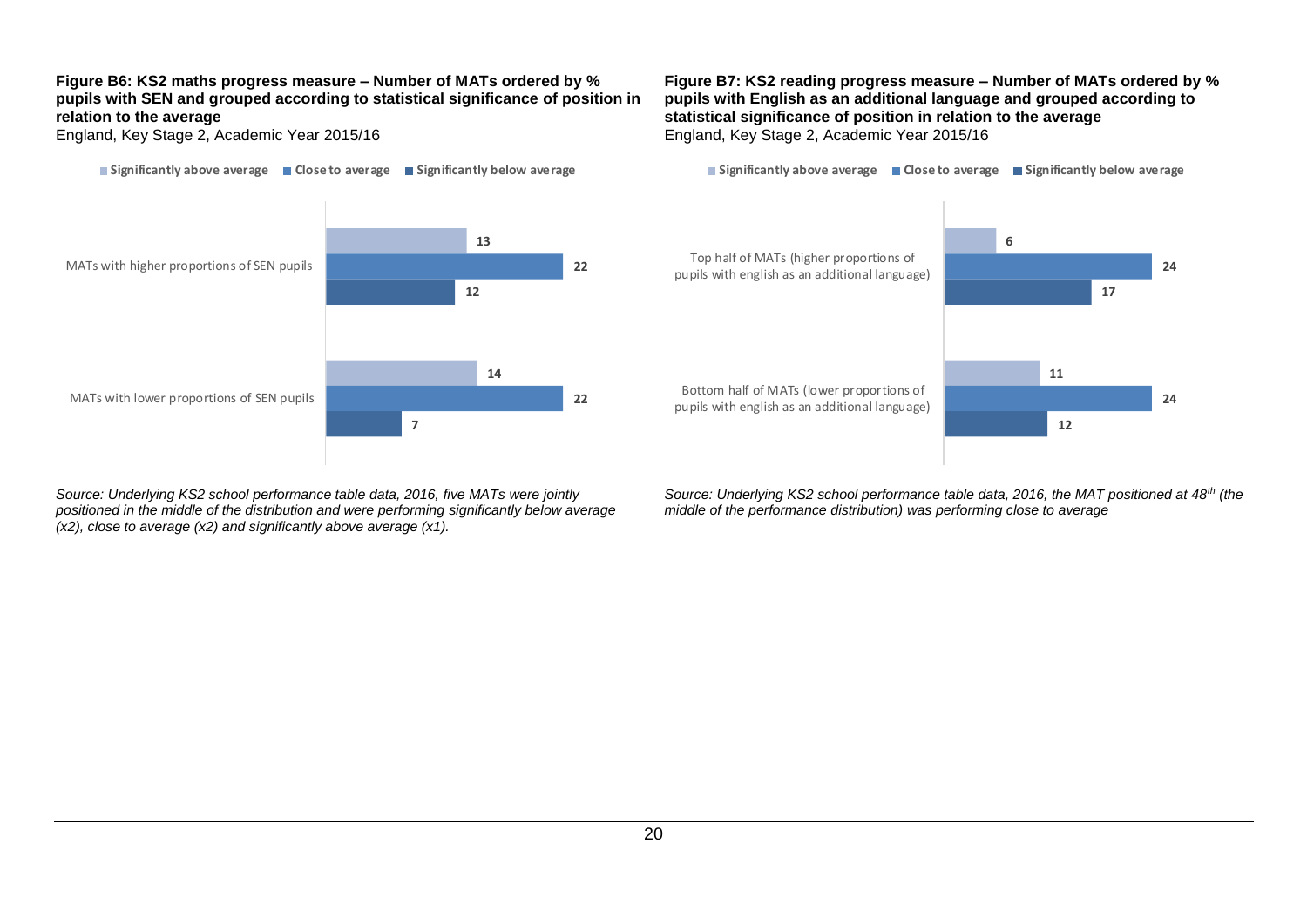#### **Figure B8: KS2 writing progress measure – Number of MATs ordered by % pupils with English as an additional language and grouped according to statistical significance of position in relation to the average** England, Key Stage 2, Academic Year 2015/16

**Significantly above average Close to average Significantly below average**

#### **Figure B9: KS2 maths progress measure – Number of MATs ordered by % pupils with English as an additional language and grouped according to statistical significance of position in relation to the average** England, Key Stage 2, Academic Year 2015/16

**Significantly above average Close to average Significantly below average**



*Source: Underlying KS2 school performance table data, 2016, the MAT positioned at 48th (the middle of the performance distribution) was performing significantly below average*



*Source: Underlying KS2 school performance table data, 2016, the MAT positioned at 48th (the middle of the performance distribution) was performing significantly below average*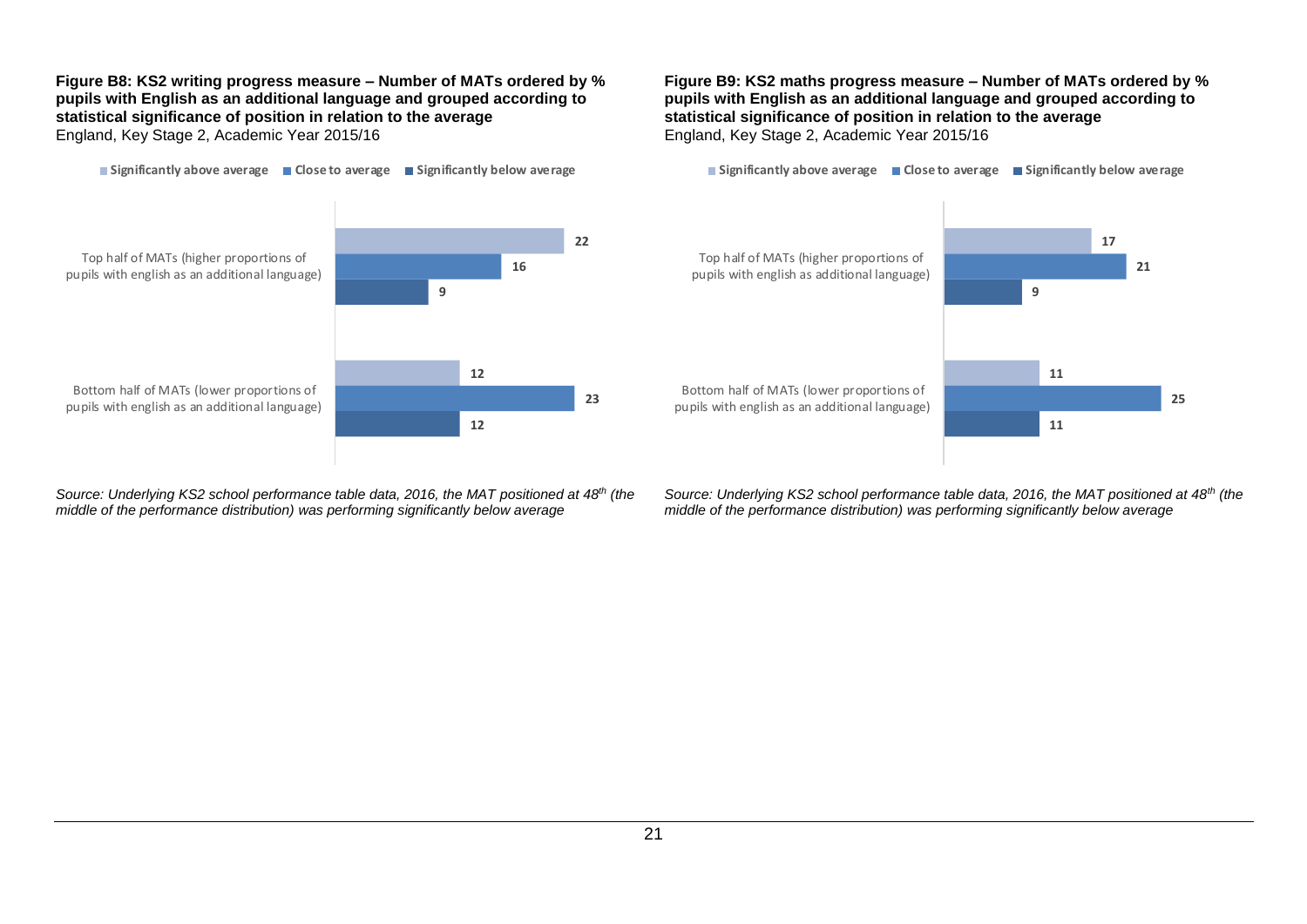#### **Figure B10: KS2 reading progress measure – Number of MATs ordered by average KS1 APS (low to high) and grouped according to statistical significance of position in relation to the average** England, Key Stage 2, Academic Year 2015/16

**Significantly above average Close to average Significantly below average**



*Source: Underlying KS2 school performance table data, 2016, eight MATs were jointly positioned in the middle of the distribution and were performing close to average (x6), significantly above average (x1) and significantly below average (x1)*

#### **Figure B11: KS2 writing progress measure – Number of MATs ordered by average KS1 APS (low to high) and grouped according to statistical significance of position in relation to the average** England, Key Stage 2, Academic Year 2015/16

**Significantly above average Close to average Significantly below average**



*Source: Underlying KS2 school performance table data, 2016, eight MATs were jointly positioned in the middle of the distribution and were performing close to average (x3), significantly above average (x4) and significantly below average (x1)*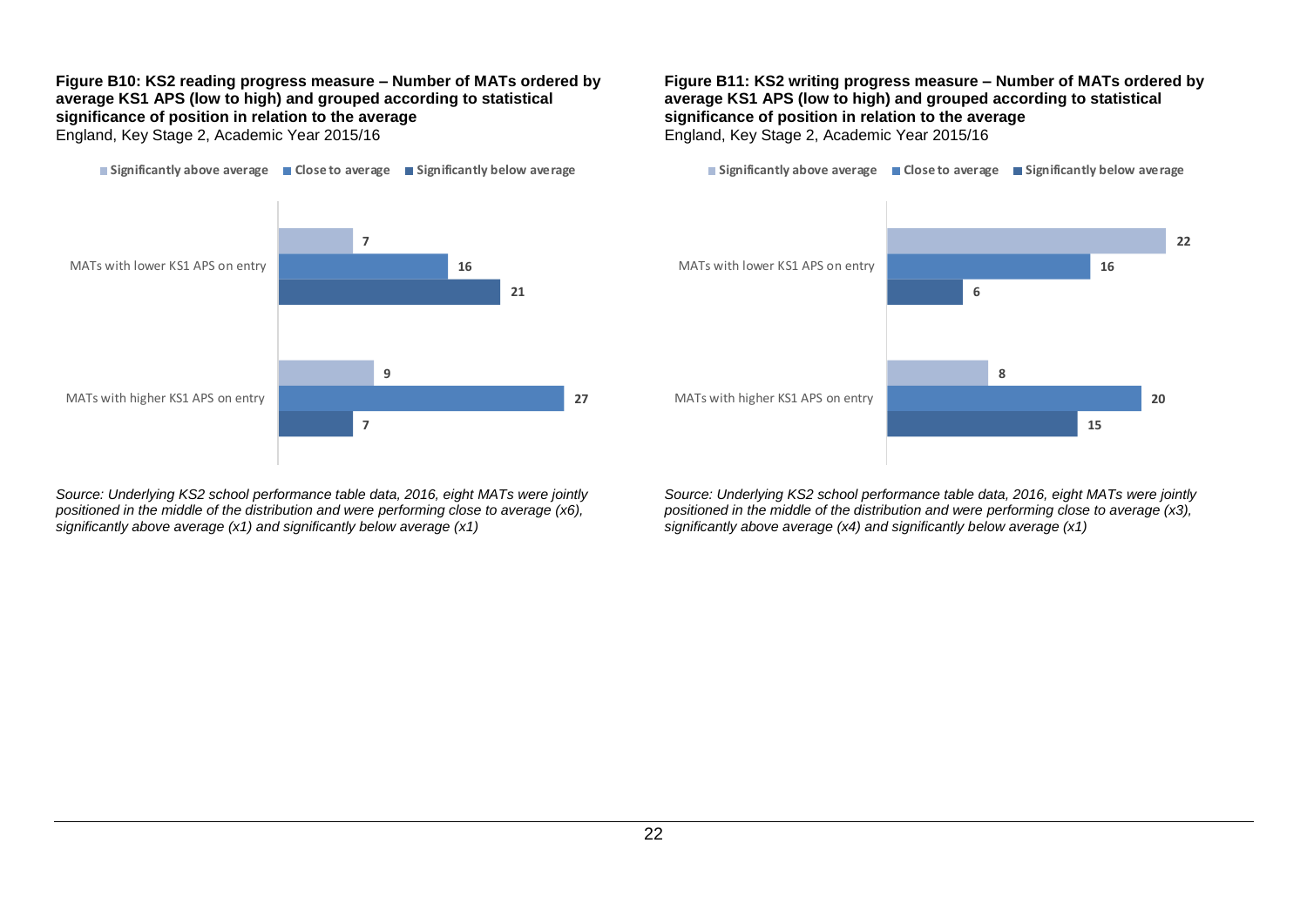#### **Figure B12: KS2 maths progress measure – Number of MATs ordered by average KS1 APS (low to high) and grouped according to statistical significance of position in relation to the average** England, Key Stage 2, Academic Year 2015/16



*Source: Underlying KS2 school performance table data, 2016, eight MATs were jointly positioned in the middle of the distribution and were performing close to average (x6), significantly above average (x1) and significantly below average (x1)*

## <span id="page-22-0"></span>**Analysis by pupil numbers**

The MATs represented a combined KS2 cohort of more than 30,000 pupils of a total key stage 2 cohort of around 579,000 (in state-funded mainstream schools). **Figure C1** shows the larger MATs appear to be spread throughout the MAT performance distribution. In addition, a number of small MATs (according to cohort size) score highly on the reading progress measure. This does not mean that there is no relationship between number of pupils and performance, but at least suggests that size of MAT is not a barrier to high performance on these measures.

Analysis of the writing progress measure and maths progress measure shown in **Figures C2 and C3** presents a very similar picture.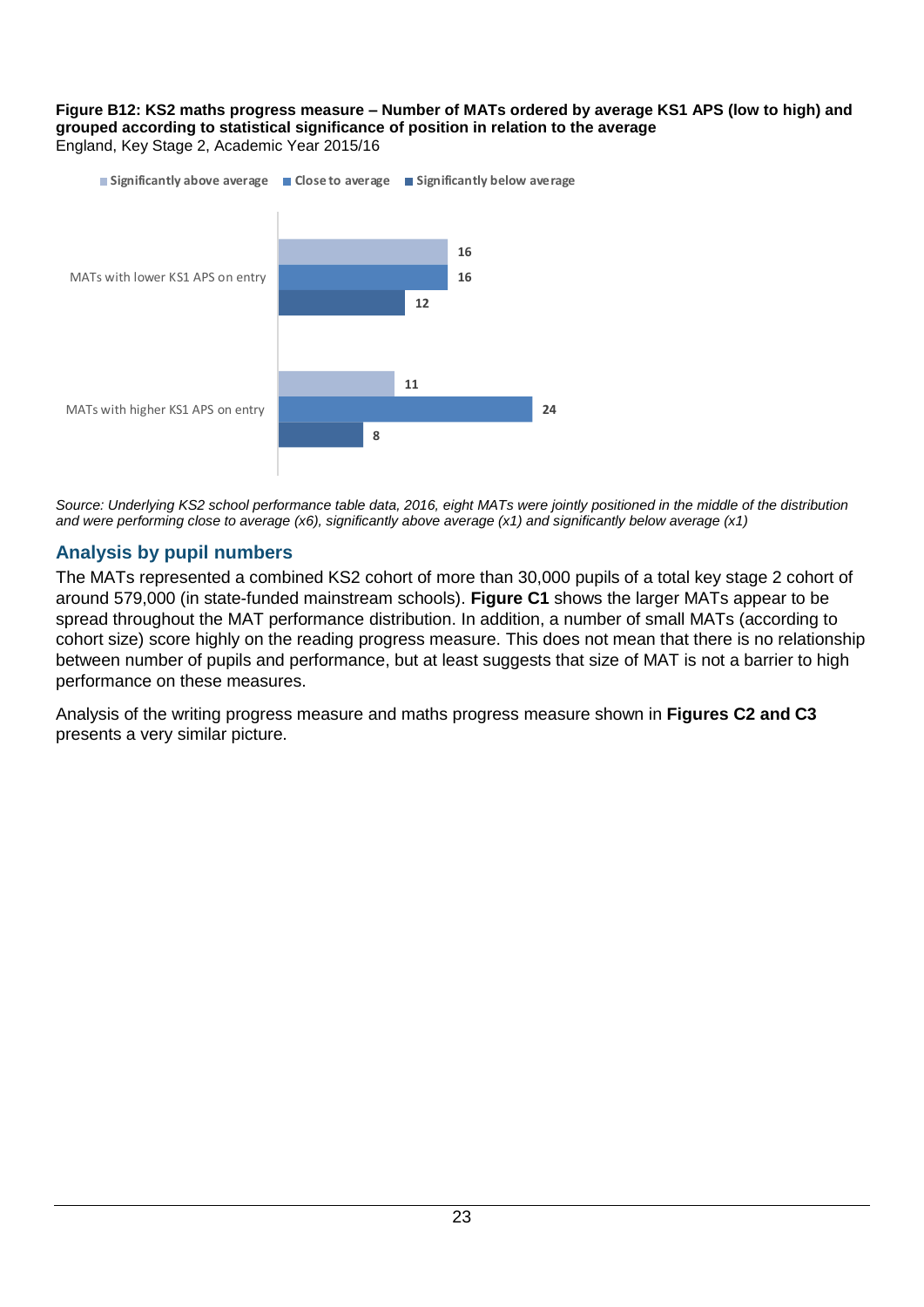#### **Figure C1: Reading progress MAT measure by pupils in KS2 cohort:**

England, Key Stage 2, Academic Year 2015/16



*Source: Underlying KS2 school performance table data, 2016. Due to space constraints not all MATs are labelled.*





*Source: Underlying KS2 school performance table data, 2016. Due to space constraints not all MATs are labelled.*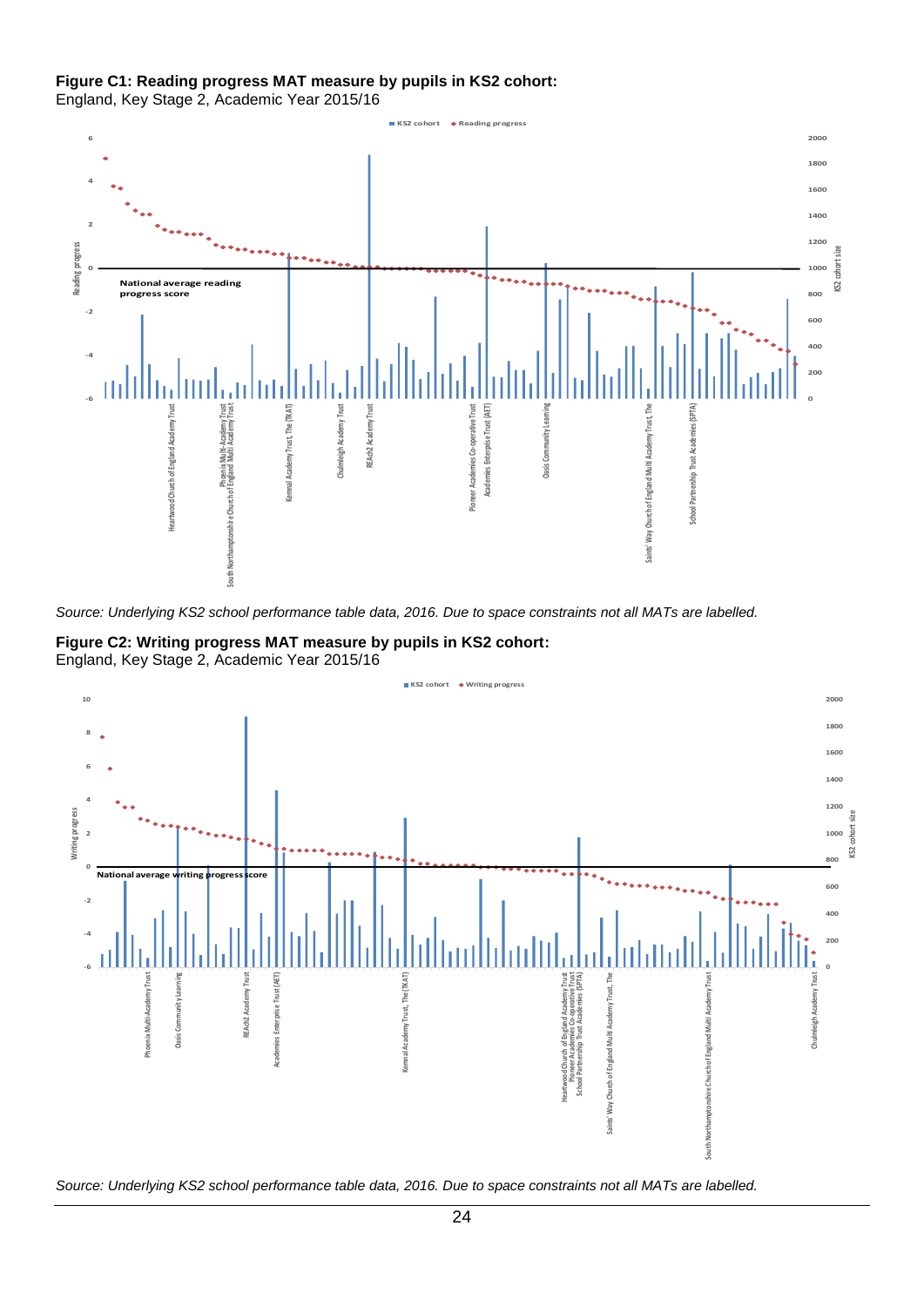#### **Figure C3: Maths progress MAT measure by pupils in KS2 cohort:**

England, Key Stage 2, Academic Year 2015/16



*Source: Underlying KS2 school performance table data, 2016. Due to space constraints not all MATs are labelled.*

#### <span id="page-24-0"></span>**Analysis by type of academy and length of time open**

At key stage 2, just over half of the academies were sponsored academies (50.3%), just under half were converter academies (49.4%) and a small proportion (0.4%) were free schools. The individual MATs are made up of different types of academies in varying proportions.

Length of time open as an academy with the MAT is important<sup>2</sup>. This year we have only included schools from their third full academic year with the MAT to reflect that it can take time for a MAT to fully influence the outcomes of its schools.

It should be noted again that these are progress measures (not simple measures of attainment which can be high even where progress is below average – e.g. in schools which already had high attainment, as was the case for most converter academies). Our data show that some MATs comprised solely of sponsored academies do have relatively low educational performance scores based on our measures – but there are also MATs comprised solely of sponsored academies that are performing strongly. **Figure D1** illustrates this, based on our reading progress MAT measure. There is a very similar pattern for the writing and the maths progress measures.

<sup>&</sup>lt;sup>2</sup> [Attainment and progress for academies by length of time open at KS2, 2016 can be found in tables F & G in this document.](https://www.gov.uk/government/uploads/system/uploads/attachment_data/file/577296/SFR62_2016_text.pdf)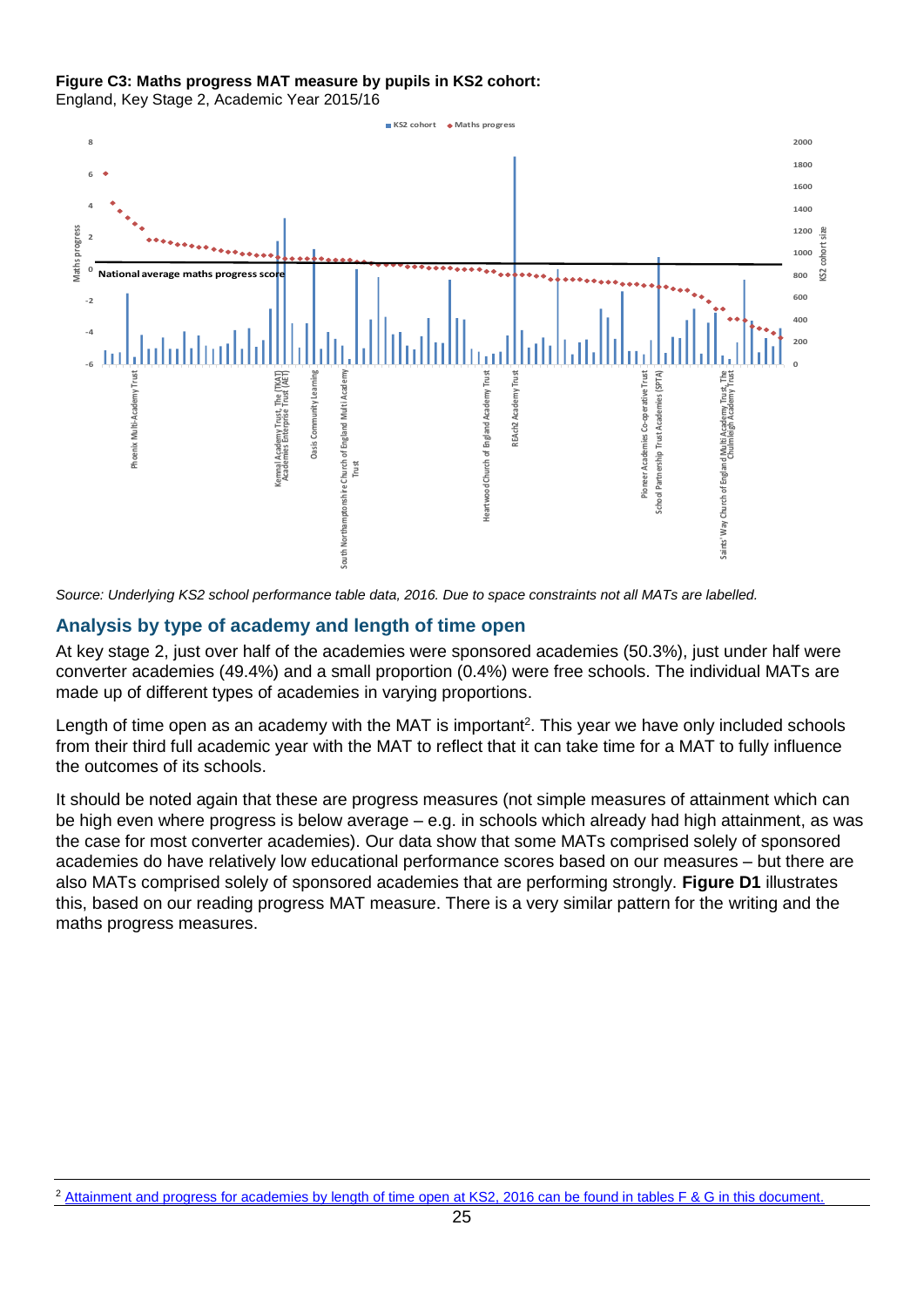#### **Figure D1: Reading progress MAT measure, by type of academy:**

England, Key Stage 2, Academic Year 2015/16



*Source: Underlying KS2 school performance table data, 2016, due to space constraints MAT names are not shown*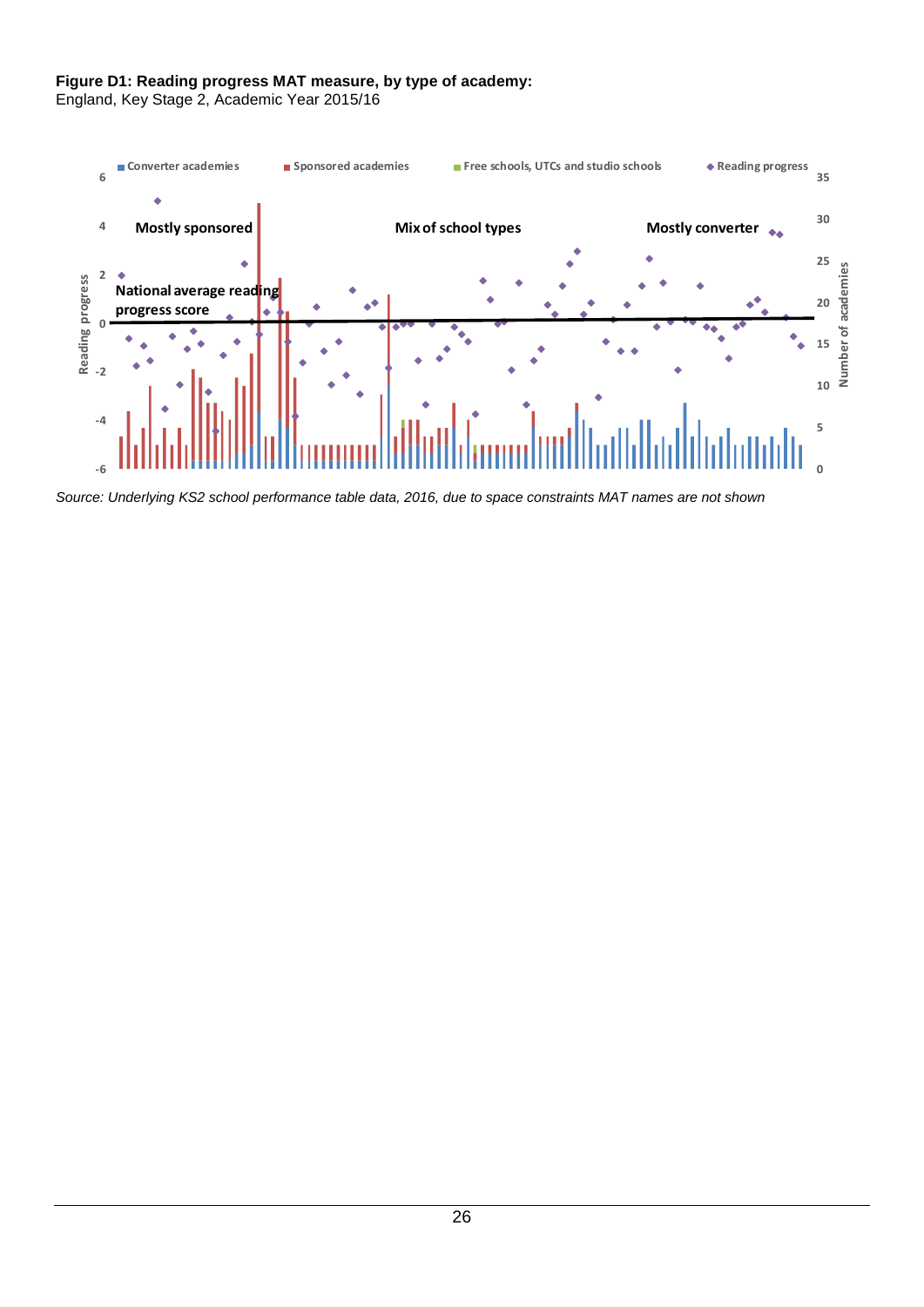# <span id="page-26-0"></span>**3. Key stage 4 MAT performance in 2016** (Table 2 KS4 MATs 2016)

There were 47 multi-academy trusts (MATs) that satisfied the definition for inclusion in our measures at key stage 4 during the 2015/16 academic year. They represented 312 individual schools which were included in our progress 8 MAT measure, roughly 10 per cent of all state funded mainstream schools at key stage 4. **Table 2** provides the distribution of these schools by school type. The majority (76.6%) of schools were sponsored academies which historically start from a low base in terms of educational performance. The measure presented below is a current year measure. This tells users about current pupil performance in MATs, but the measures cannot yet tell the story of change over time.

## **Table 2**:

| School Type                            | Number of schools of this type<br>included within each progress<br>measure | Percentage of schools of this<br>type included within each<br>progress measure |
|----------------------------------------|----------------------------------------------------------------------------|--------------------------------------------------------------------------------|
| Converter academies                    | 59                                                                         | 18.9%                                                                          |
| Sponsored academies                    | 239                                                                        | 76.6%                                                                          |
| Free schools, UTC's, Studio<br>schools | 14                                                                         | 4.5%                                                                           |

*Source: Underlying KS2 school performance table data, 2016*

These MATs represented an end of key stage 4 cohort of 53,365 pupils, approximately ten per cent of the mainstream state funded key stage 4 cohort.

## <span id="page-26-1"></span>**Current year progress 8 MAT measure**

- 11 MATs (23.4%) were performing above the national average by a statistically significant amount. On average, the pupils within these MATs make more progress from the end of key stage 2 to the end of key stage 4 compared with all pupils nationally with similar prior attainment in mainstream schools.
- 12 MATs (25.5%) were performing close to the national average. Since their confidence intervals include the average we cannot say with absolute certainty that the performance of these MATs is statistically significantly above or below the national average. While not reflecting statistically significant differences, our estimates are that:
	- $\circ$  5 (10.6%) are currently performing above average (because our best estimate is above zero);
	- $\circ$  0 (0%) are performing in line with the national average and:
	- o 7 (14.9%) are performing below average (because our best estimate is below zero).
- 24 MATs (51.1%) are performing below the national average by a statistically significant amount (and the majority of the academies included being sponsored academies will be a factor in this). On average, the pupils within these MATs make less progress from the end of key stage 2 to the end of key stage 4 compared with all pupils nationally with similar prior attainment in mainstream schools.

Presented below, **Figure E1** displays the variation in the current year progress 8 measure by MAT.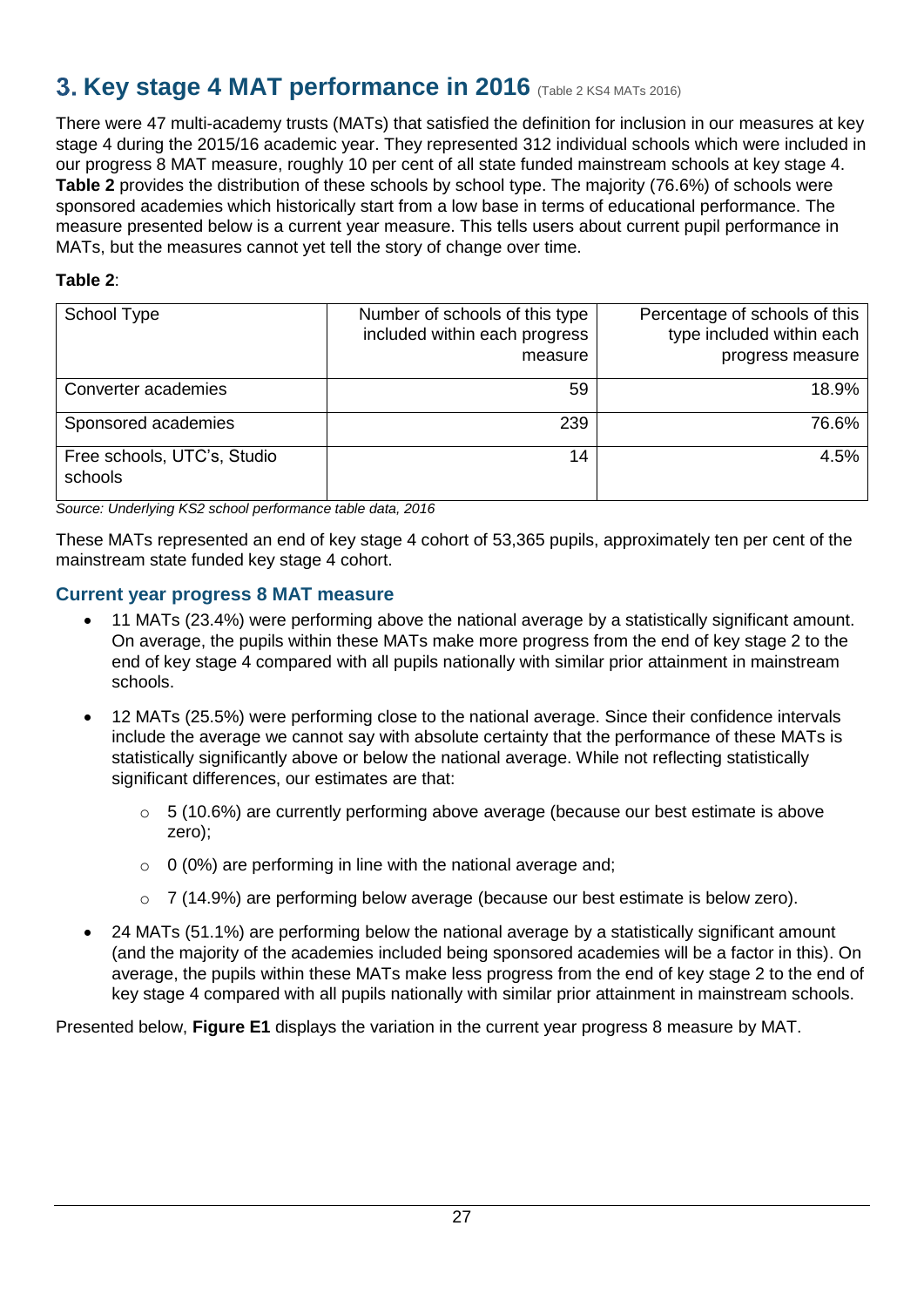#### **Figure E1: Variation in progress 8 MAT scores:**

England, Key Stage 4, Academic Year 2015/16

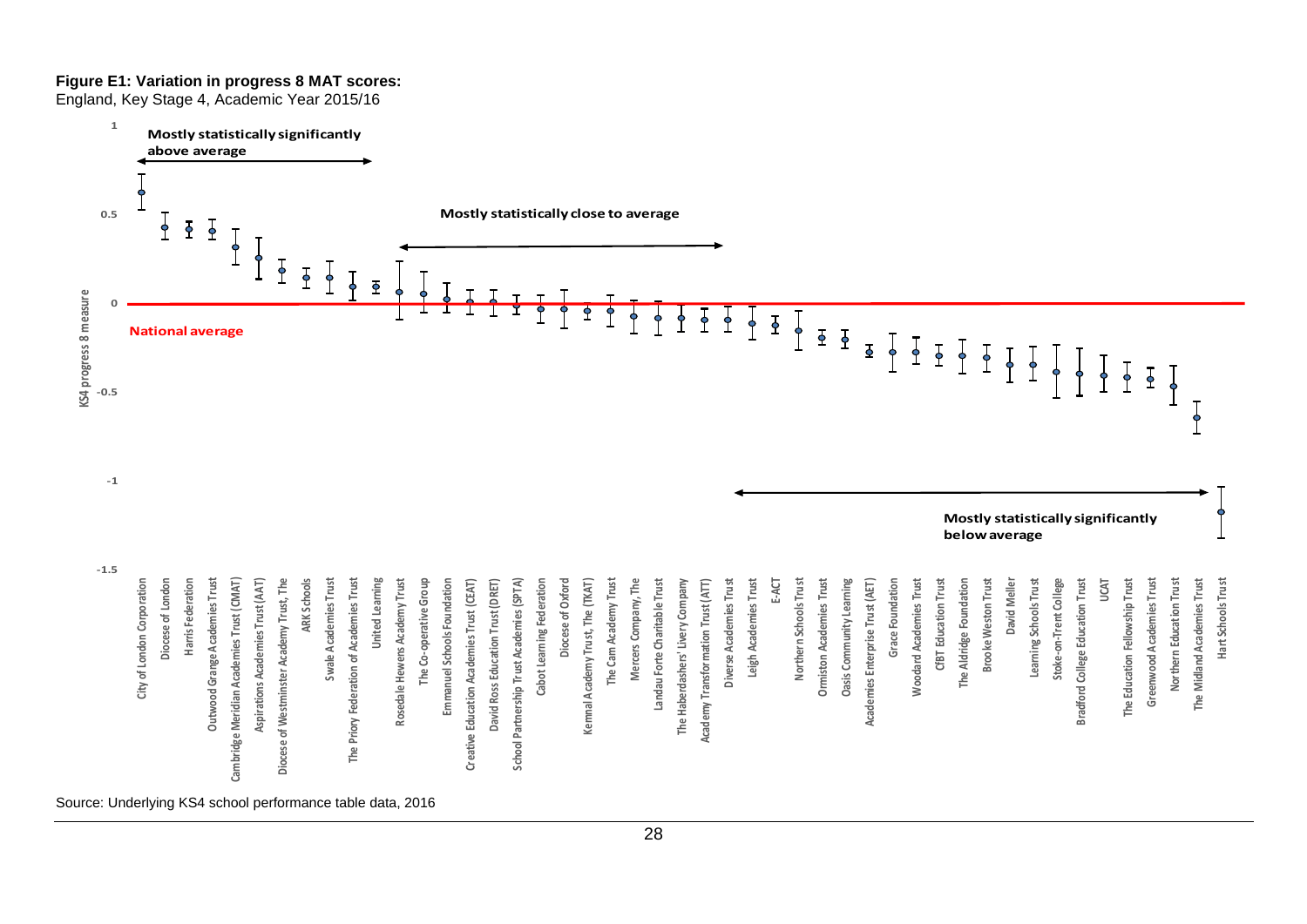## <span id="page-28-0"></span>**Analysis by disadvantage, SEN, English as an additional language and prior attainment**

We have provided contextual information so this is also provided alongside these measures so that users can compare the performance of similar MATs. Each MAT is different and can operate under a variety of circumstances – some more challenging than others. The contextual information currently covers pupil prior attainment and indicators of disadvantage experienced by pupils, their special educational needs and the percentage of pupils with English as an additional language. For future publications we will consider including additional contextual factors, for example to provide users with information about the economic and social circumstances in which schools are operating.

Our data show that some MATs have strong educational performance even under particularly challenging circumstances, such as relatively low prior attainment, high proportions of pupils with special educational needs or high proportions of pupils with English as an additional language.

After ordering the KS4 MATs by their proportion of disadvantaged pupils, **Figure F1** groups the MATs by their statistical significance for the progress 8 measure. This shows that a relatively high proportion of MATs with higher percentages of disadvantaged pupils are performing statistically significantly below average. Nevertheless, there are still six MATs with relatively high proportions of disadvantaged pupils that are performing statistically significantly above average.

#### **Figure F1: KS4 progress 8 measure – Number of MATs ordered by % disadvantaged pupils and grouped according to statistical significance of position in relation to the average** England, Key Stage 4, Academic Year 2015/16



*Source: Underlying KS4 school performance table data, 2016, the MAT positioned 24th (the middle of the performance distribution) was significantly below average*

There is a similar pattern of results within the data for each of the other contextual measures as is shown in **figures F2 to F4** below. Whilst there are a number of MATs at key stage 4 that are performing statistically significantly below average, users should bear in mind that many of the underlying schools are sponsored academies which were often historically underperforming schools.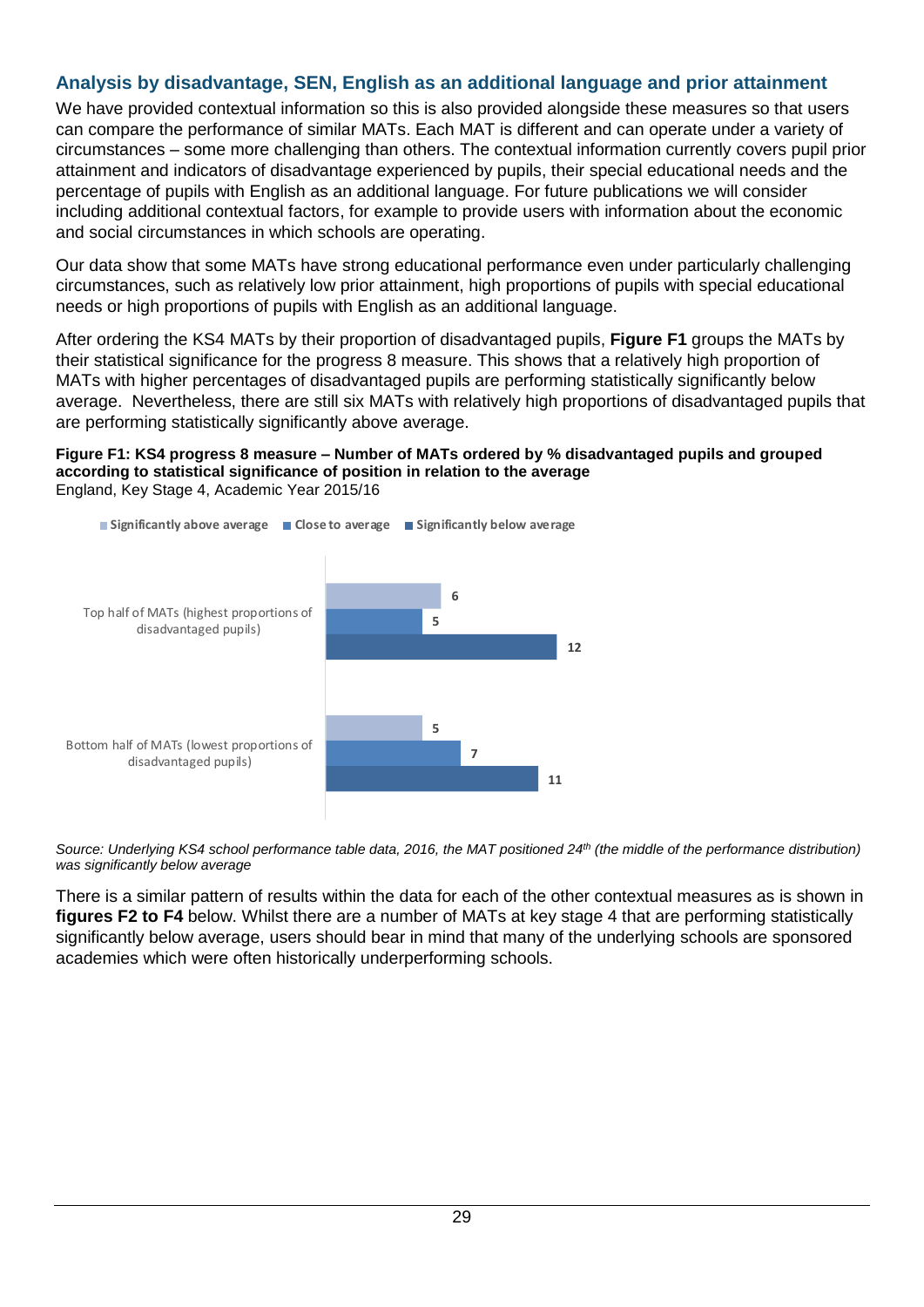**Figure F2: KS4 progress 8 measure – Number of MATs ordered by % pupils with SEN and grouped according to statistical significance of position in relation to the average** England, Key Stage 4, Academic Year 2015/16



*Source: Underlying KS4 school performance table data, 2016, three MATs were jointly positioned in the middle of the distribution and were performing significantly below average (x2) and significantly above average (x1)*

**Figure F3: KS4 progress 8 measure – Number of MATs ordered by % pupils with English as an additional language and grouped according to statistical significance of position in relation to the average** England, Key Stage 4, Academic Year 2015/16



*Source: Underlying KS4 school performance table data, 2016, the MAT positioned 24th (the middle of the performance distribution) was significantly below average*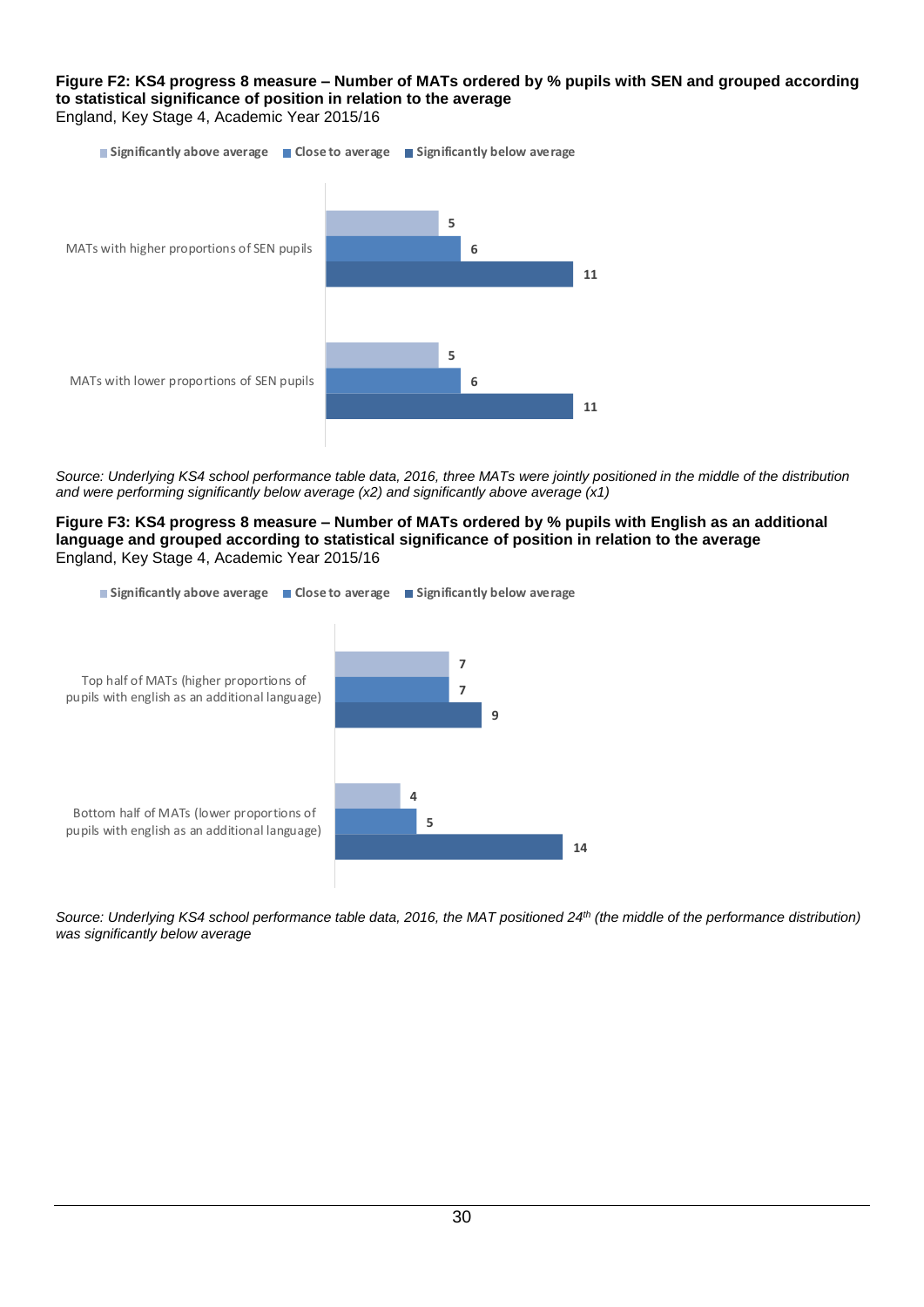**Figure F4: Key stage 4 progress 8 measure – Number of MATs ordered by average key stage 2 average point score (low to high) and grouped according to statistical significance of position in relation to the average** England, key stage 4, Academic Year 2015/16



*Source: Underlying KS4 school performance table data, 2016, three MATs were jointly positioned in the middle of the distribution and were performing significantly below average (x2) and close to average (x1)*

## <span id="page-30-0"></span>**Analysis by pupil numbers**

The MATs represented a combined key stage 4 cohort of more than 53,000 pupils, roughly 10 per cent of the overall KS4 cohort within mainstream state-funded schools. **Figure G1** shows the larger MATs appear spread throughout the performance distribution. In addition, some small MATs (according to cohort size) score highly on the progress 8 measure. This does not mean that there is no relationship between number of pupils and performance, but at least suggests that size may not be a barrier to high performance on these measures.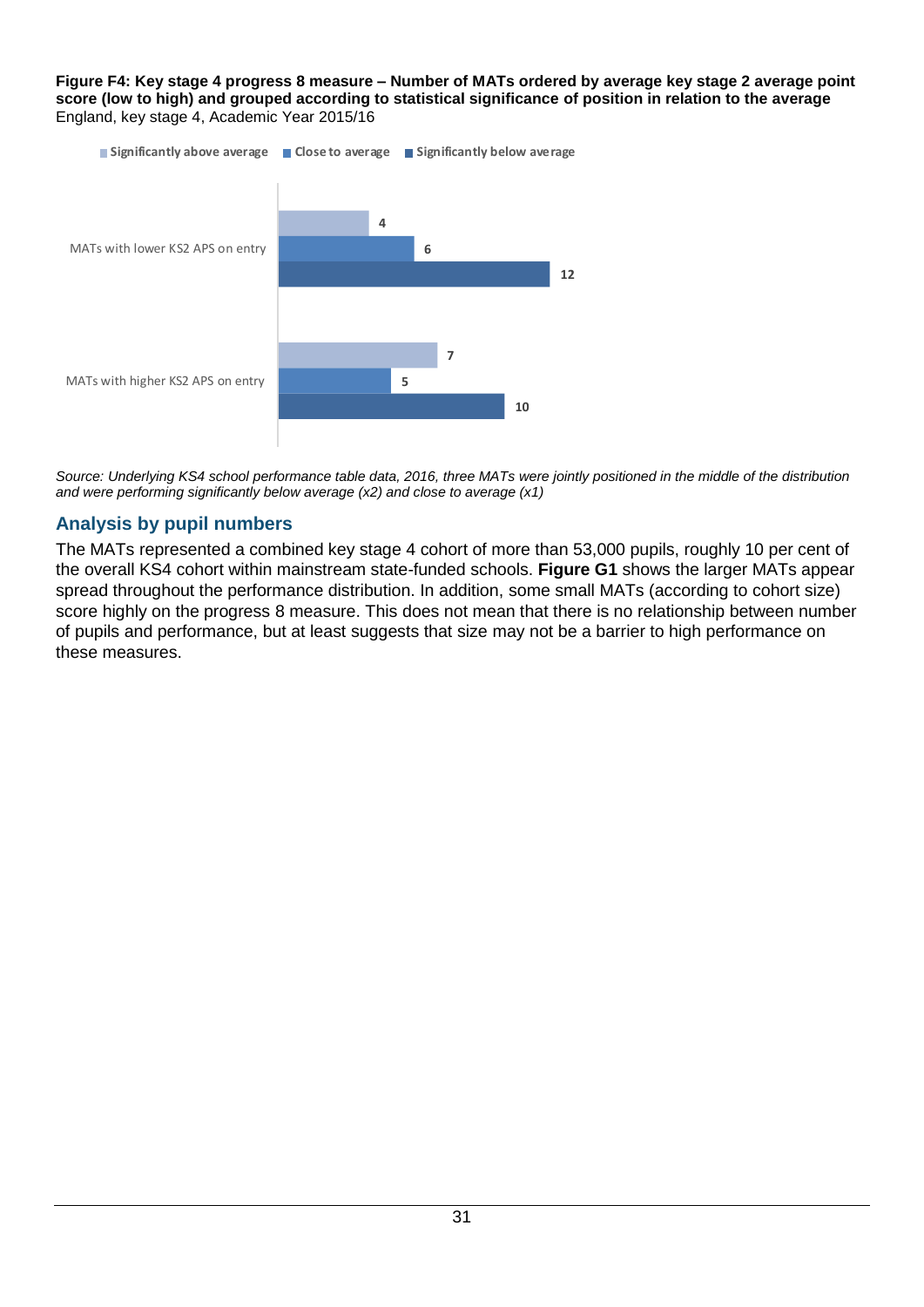#### **Figure G1: Progress 8 MAT measure by number of pupils in KS4 cohort:**

England, Key Stage 4, Academic Year 2015/16



*Source: Underlying KS4 school performance table data, 2016.*

## <span id="page-31-0"></span>**Analysis by type of academy and length of time open**

At key stage 4 most of the academies were sponsored academies (76.6%), just under one fifth were converter academies (18.9%) and a small proportion (4.5%) were free schools, UTCs or Studio Schools. The individual MATs are made up of different types of academies in varying proportions.

Length of time open is important<sup>3</sup>. This year we have only included schools from their third full academic year with the MAT to reflect that it can take time for a MAT to fully influence the outcomes of its schools.

**Figure H1** illustrates this based on our progress 8 MAT measure. Over half are below average by a statistically significant amount.

<sup>3</sup> [Provisional performance data for academies by length of time open at KS4, 2016 can be found in this document. Revised KS4](https://www.gov.uk/government/uploads/system/uploads/attachment_data/file/559919/SFR48_2016.pdf)  [data has been published alongside this release.](https://www.gov.uk/government/uploads/system/uploads/attachment_data/file/559919/SFR48_2016.pdf)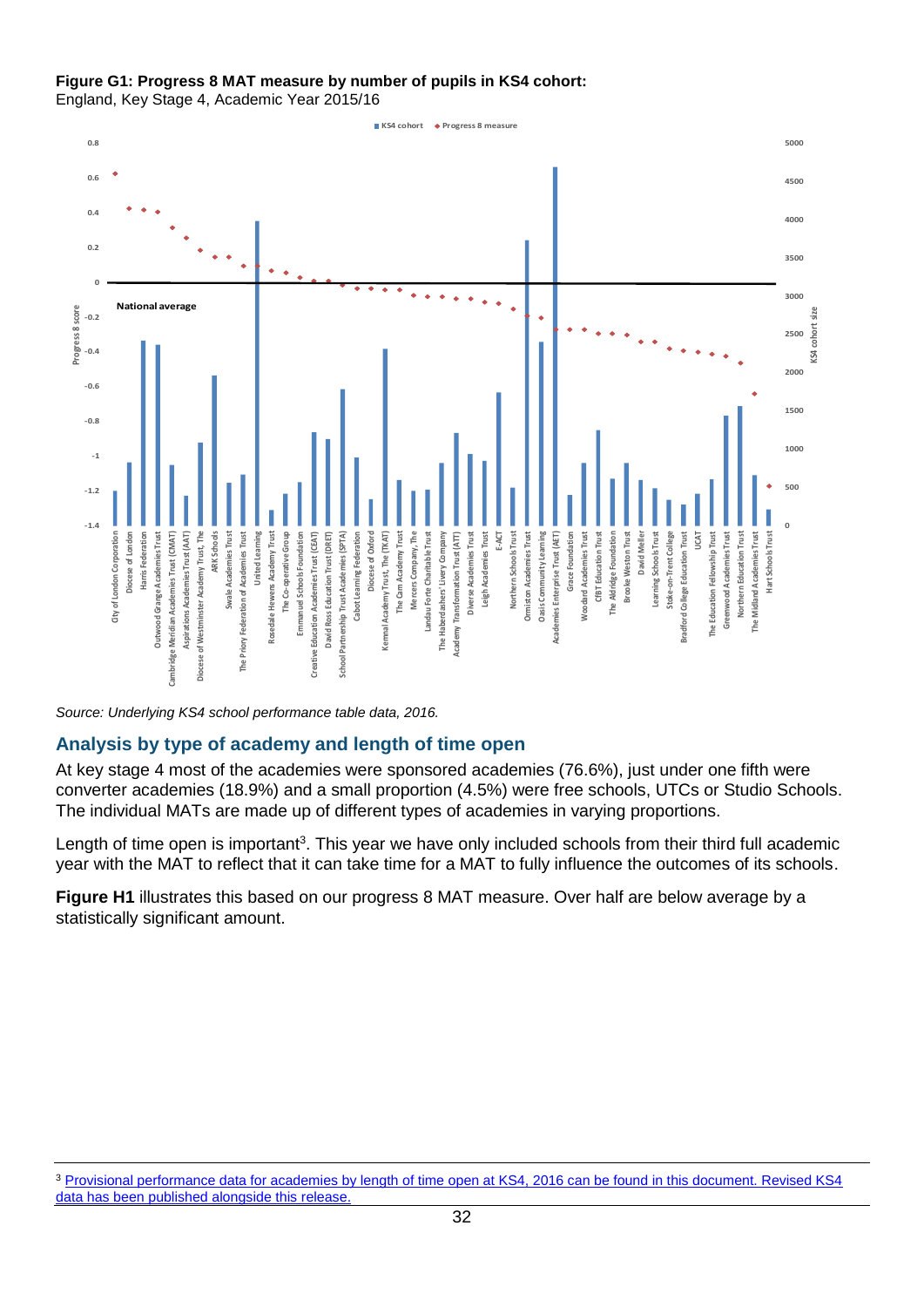### **Figure H1: Progress 8 MAT measure, by type of academy:**

England, Key Stage 4, Academic Year 2015/16



*Source: Underlying KS4 school performance table data, 2016, due to space constraints MAT names are not shown*

## <span id="page-32-0"></span>**By admissions policy**

The 47 MATs represented within our Key Stage 4 progress 8 MAT measure cover 312 individual schools, of these only 2 were grammar schools so it is not possible to say draw robust conclusions about the relationship between admissions policy and MAT performance using this data.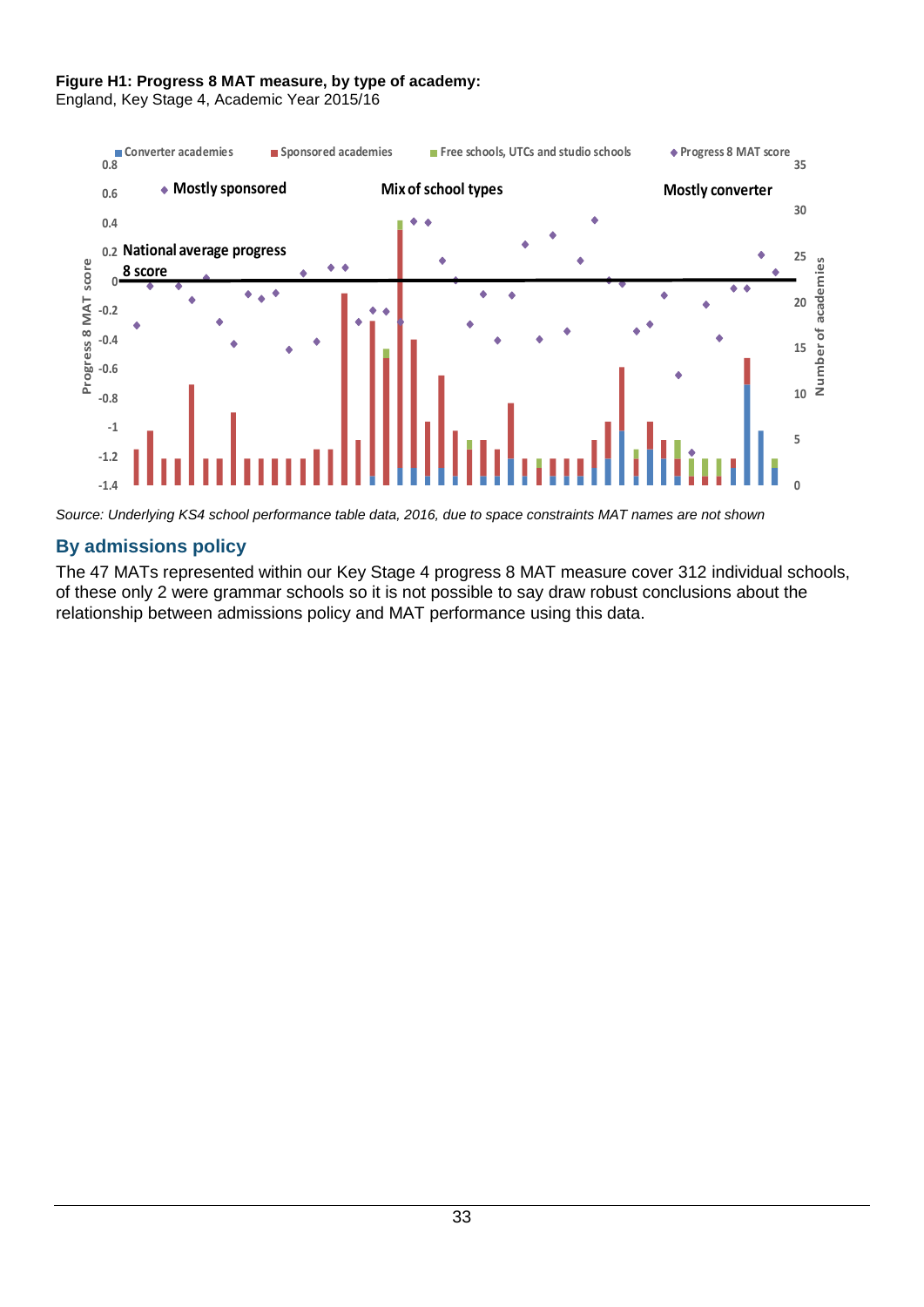# <span id="page-33-0"></span>**Accompanying tables**

The following tables are available in Excel format on the department's statistics website

<https://www.gov.uk/government/statistics?departments%5B%5D=department-for-education>

## **National tables**

| Table_1_KS2_MATs_2016        | Measuring the performance of schools within multi-academy<br>trusts at key stage 2 in 2016                                                                     |
|------------------------------|----------------------------------------------------------------------------------------------------------------------------------------------------------------|
| Table_2_KS4_MATs_2016        | Measuring the performance of schools within multi-academy<br>trusts at key stage 4 in 2016                                                                     |
| Improvement_measure_KS2_2015 | Provides an indication of MAT improvement over time, using the<br>key stage 2 improvement measure for 2015 that is based on the<br>old value added methodology |
| Improvement_measure_KS4_2015 | Provides an indication of MAT improvement over time, using the<br>key stage 4 improvement measure for 2015 that is based on the<br>old value added methodology |

When reviewing the tables, please note that:

## **We preserve confidentiality**

The Code of Practice for Official Statistics requires we take reasonable steps to ensure that our published or disseminated statistics protect confidentiality.

## **We round and suppress numbers and percentages**

Percentages and measures are calculated on unrounded data and are rounded to the nearest percentage point. Zeros have not been suppressed. This suppression is consistent with the Departmental statistical policy which can be found at: [Departmental statistical policy](https://www.gov.uk/government/uploads/system/uploads/attachment_data/file/190768/Confidentiality_Policy_v4.pdf) and we adopt symbols to help identify this within our tables as follows:

NA Not applicable

SUPP suppressed figure

## <span id="page-33-1"></span>**Further information is available**

- [Academies Annual Report 2014/15](https://www.gov.uk/government/publications/academies-annual-report-academic-year-2014-to-2015)
- We have used data from the Schools, pupils and their characteristics Statistical Release [\(SFR20/2016\)](https://www.gov.uk/government/statistics/schools-pupils-and-their-characteristics-january-2016) from January 2016, as this is compared to performance results for the 2015/16 academic year.
- [Performance data for KS2 for 2016 \(SFR62/2016\)](https://www.gov.uk/government/statistics/national-curriculum-assessments-key-stage-2-2016-revised)
- [Provisional performance data for KS4 for 2016: \(SFR48/2016\)](https://www.gov.uk/government/statistics/gcse-and-equivalent-results-2015-to-2016-provisional) revised data has been published alongside this release
- [Multi-academy trust performance measures 2014 to 2015, July 2016](https://www.gov.uk/government/statistics/multi-academy-trust-performance-measures-2014-to-2015)
- [Schools in academy chains and LAs: performance measures, March 2015](https://www.gov.uk/government/statistics/schools-in-academy-chains-and-las-performance-measures)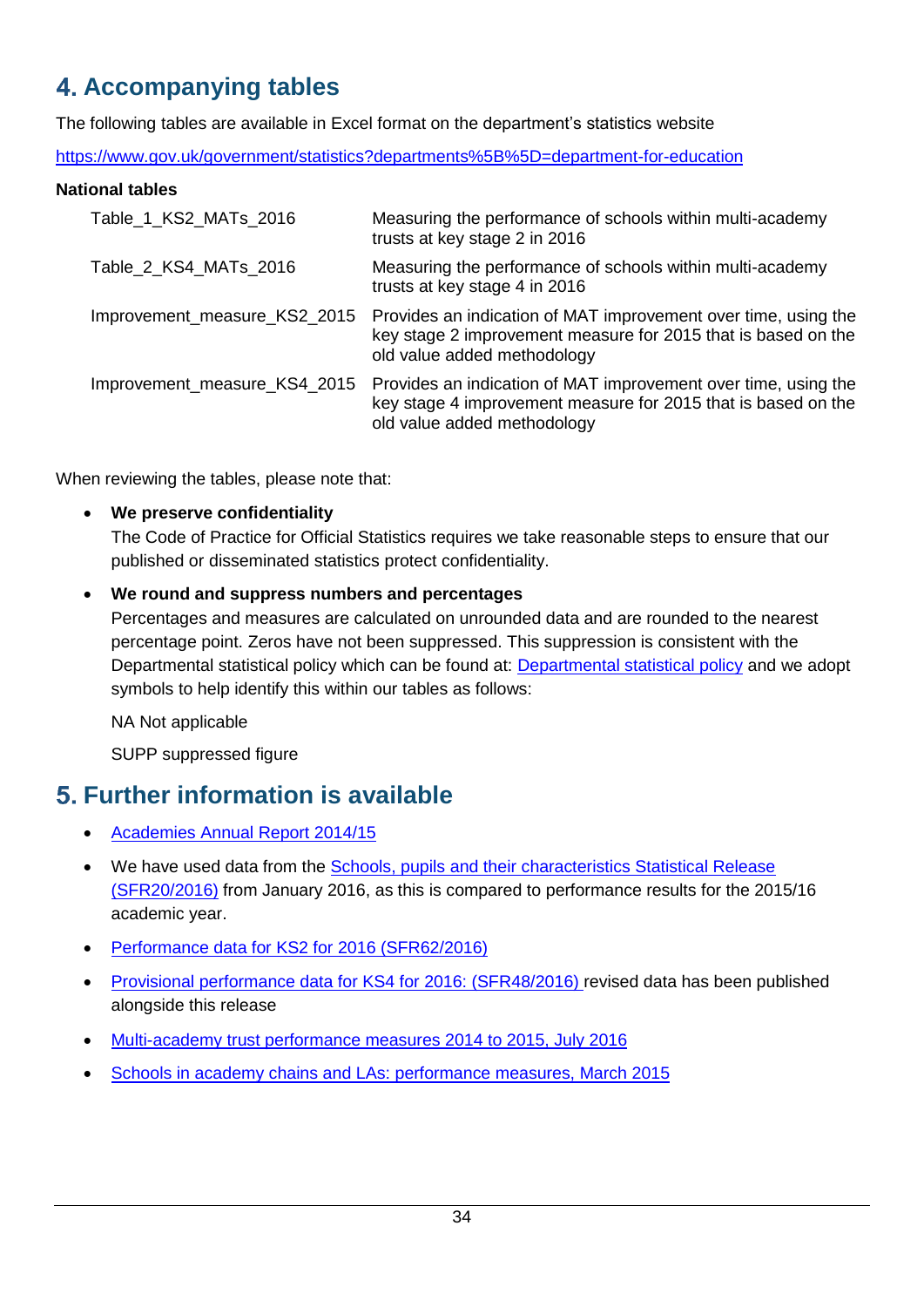# <span id="page-34-0"></span>**Official Statistics**

The United Kingdom Statistics Authority has designated these statistics as Official Statistics, in accordance with the Statistics and Registration Service Act 2007 and signifying compliance with the Code of Practice for Official Statistics.

Designation can be broadly interpreted to mean that the statistics:

- meet identified user needs;
- are well explained and readily accessible;
- are produced according to sound methods, and
- are managed impartially and objectively in the public interest.

Once statistics have been designated as Official Statistics it is a statutory requirement that the Code of Practice shall continue to be observed.

The Department has a set of [statistical policies](http://www.gov.uk/government/publications/standards-for-official-statistics-published-by-the-department-for-education) in line with the Code of Practice for Official Statistics.

## <span id="page-34-1"></span>**Technical information**

A quality and methodology information document accompanies this release. This provides further information on the data sources, their coverage and quality and explains the methodology used in producing the data, including how it is validated and processed.

Data in the underlying school data file has been suppressed for schools with small number of pupils in line with the suppression used in performance tables of that year, because of the publication of sensitive pupil characteristics. The summary data uses the underlying data of MATs with at least three schools that have been with the MAT for at least three academic years.

## <span id="page-34-2"></span>**Get in touch**

## <span id="page-34-3"></span>**Media enquiries**

Press Office News Desk, Department for Education, Sanctuary Buildings, Great Smith Street, London SW1P 3BT.

Tel: 020 7783 8300

## <span id="page-34-4"></span>**Other enquiries/feedback**

Adam Hatton, IFD Analysis, Department for Education, Sanctuary Buildings, Great Smith Street, London SW1P 3BT.

Tel: 020 7340 8364 Email: [Academies.DATA@education.gov.uk](mailto:Academies.DATA@education.gov.uk)